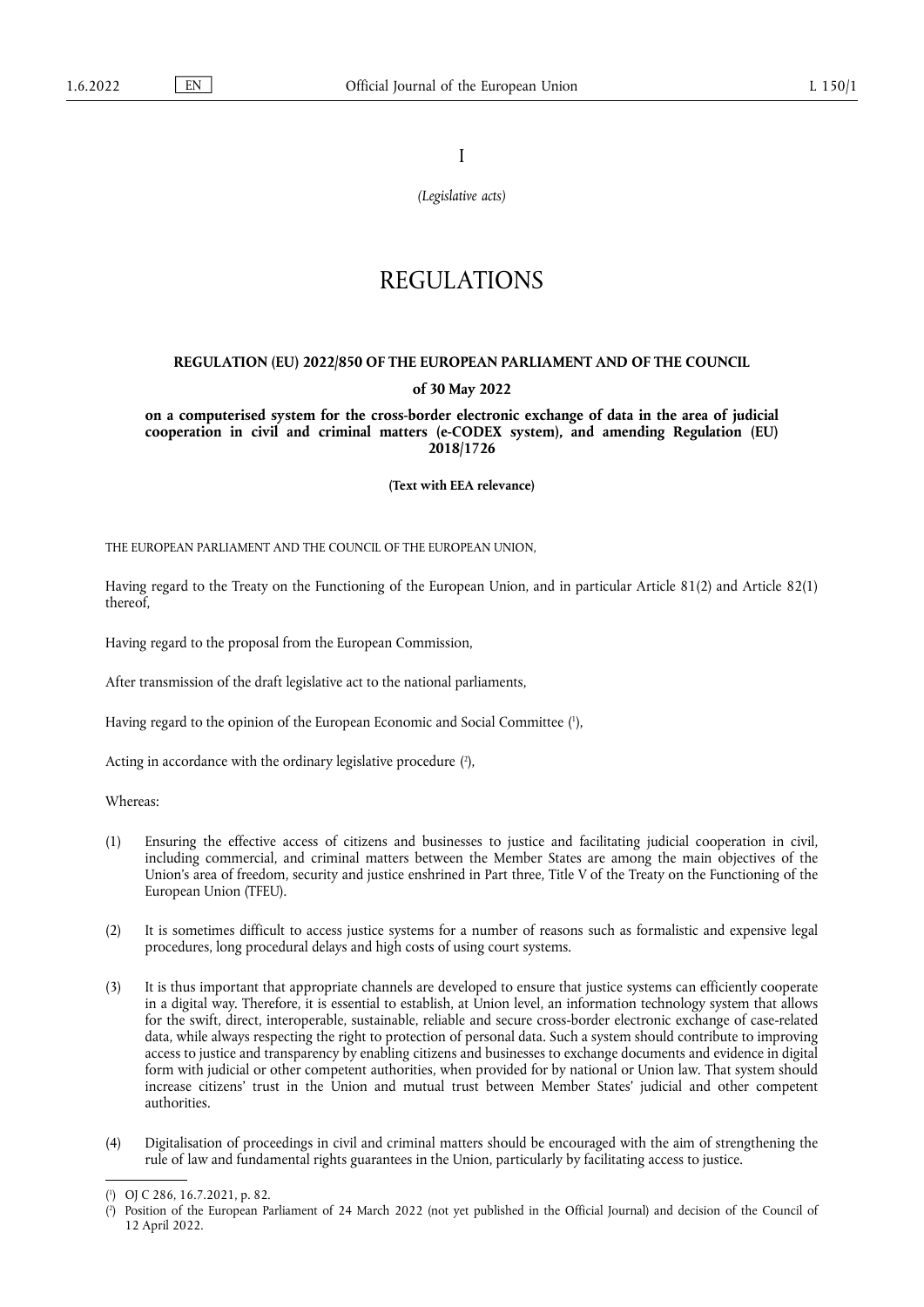- (5) This Regulation concerns the cross-border electronic exchange of data in the area of judicial cooperation in civil and criminal matters. Judicial cooperation in civil and criminal matters and the respective competences of judicial or other competent authorities should be understood in accordance with Union legal acts and the case law of the Court of Justice of the European Union.
- (6) Tools which have not replaced or required costly modifications to the existing back-end systems established in the Member States have previously been developed for the cross-border electronic exchange of case-related data. The e-Justice Communication via Online Data Exchange (e-CODEX) system is the main such tool developed to date.
- (7) The e-CODEX system is a tool specifically designed to facilitate the cross-border electronic exchange of data in the area of judicial cooperation in civil and criminal matters. In the context of increased digitalisation of proceedings in civil and criminal matters, the aim of the e-CODEX system is to improve the efficiency of cross-border communication between competent authorities and to facilitate citizens' and businesses' access to justice. Until the handover of the e-CODEX system to the European Union Agency for the Operational Management of Large-Scale IT Systems in the Area of Freedom, Security and Justice (eu-LISA), established by Regulation (EU) 2018/1726 of the European Parliament and of the Council ( 3 [\),](#page-1-0) the e-CODEX system will be managed by a consortium of Member States and organisations with funding from Union programmes (the 'entity managing the e-CODEX system').
- <span id="page-1-1"></span>(8) The e-CODEX system provides an interoperable solution for the justice sector to connect the IT systems of the competent national authorities, such as the judiciary, or other organisations. The e-CODEX system should therefore be viewed as the preferred solution for an interoperable, secure and decentralised communication network between national IT systems in the area of judicial cooperation in civil and criminal matters.
- (9) For the purposes of this Regulation, the electronic exchange of data includes any content transmissible in electronic form by means of the e-CODEX system, such as text or sound, visual or audiovisual recordings, in the form of either structured or unstructured data, files or metadata.
- (10) This Regulation does not provide for the mandatory use of the e-CODEX system. At the same time, nothing in this Regulation should prevent Member States from developing and maintaining pilot use cases.
- (11) The e-CODEX system consists of two software elements: a gateway for the exchange of messages with other gateways; and a connector, which provides a number of functionalities related to the exchange of messages between national IT systems. Currently, the gateway is based on a building block of the Connecting Europe Facility maintained by the Commission known as 'eDelivery', while the management of the connector is carried out by the entity managing the e-CODEX system. The connector provides functions such as verification of electronic signatures via a security library and proof of delivery. In addition, the entity managing the e-CODEX system has developed data schemas for digital forms to be used in the specific civil and criminal procedures for which it has piloted the e-CODEX system.
- (12) Given the importance of the e-CODEX system for cross-border exchanges in the area of judicial cooperation in the Union, the e-CODEX system should be established by means of a sustainable Union legal framework that provides for rules regarding its functioning and development. Such a legal framework should ensure the protection of fundamental rights as provided for in the Charter of Fundamental Rights of the European Union, especially those enshrined in Title VI thereof, and in particular in Article 47 on the right to an effective remedy and to a fair trial. It should in no way undermine the protection of procedural rights which are essential for the protection of those fundamental rights. It should also clearly set out and frame the components of the e-CODEX system in order to guarantee its technical sustainability and security. The e-CODEX system should establish the IT components of an e-CODEX access point, which should consist of a gateway for the purposes of secure communication with other identified gateways and a connector for the purpose of supporting the exchange of messages. The e-CODEX system should also include digital procedural standards to support the use of e-CODEX access points for legal procedures provided for by Union legal acts adopted in the area of judicial cooperation in civil and criminal matters and to enable the exchange of information between the e-CODEX access points.

<span id="page-1-0"></span>[<sup>\(</sup>](#page-1-1) 3 ) Regulation (EU) 2018/1726 of the European Parliament and of the Council of 14 November 2018 on the European Union Agency for the Operational Management of Large-Scale IT Systems in the Area of Freedom, Security and Justice (eu-LISA), and amending Regulation (EC) No 1987/2006 and Council Decision 2007/533/JHA and repealing Regulation (EU) No 1077/2011 (OJ L 295, 21.11.2018, p. 99).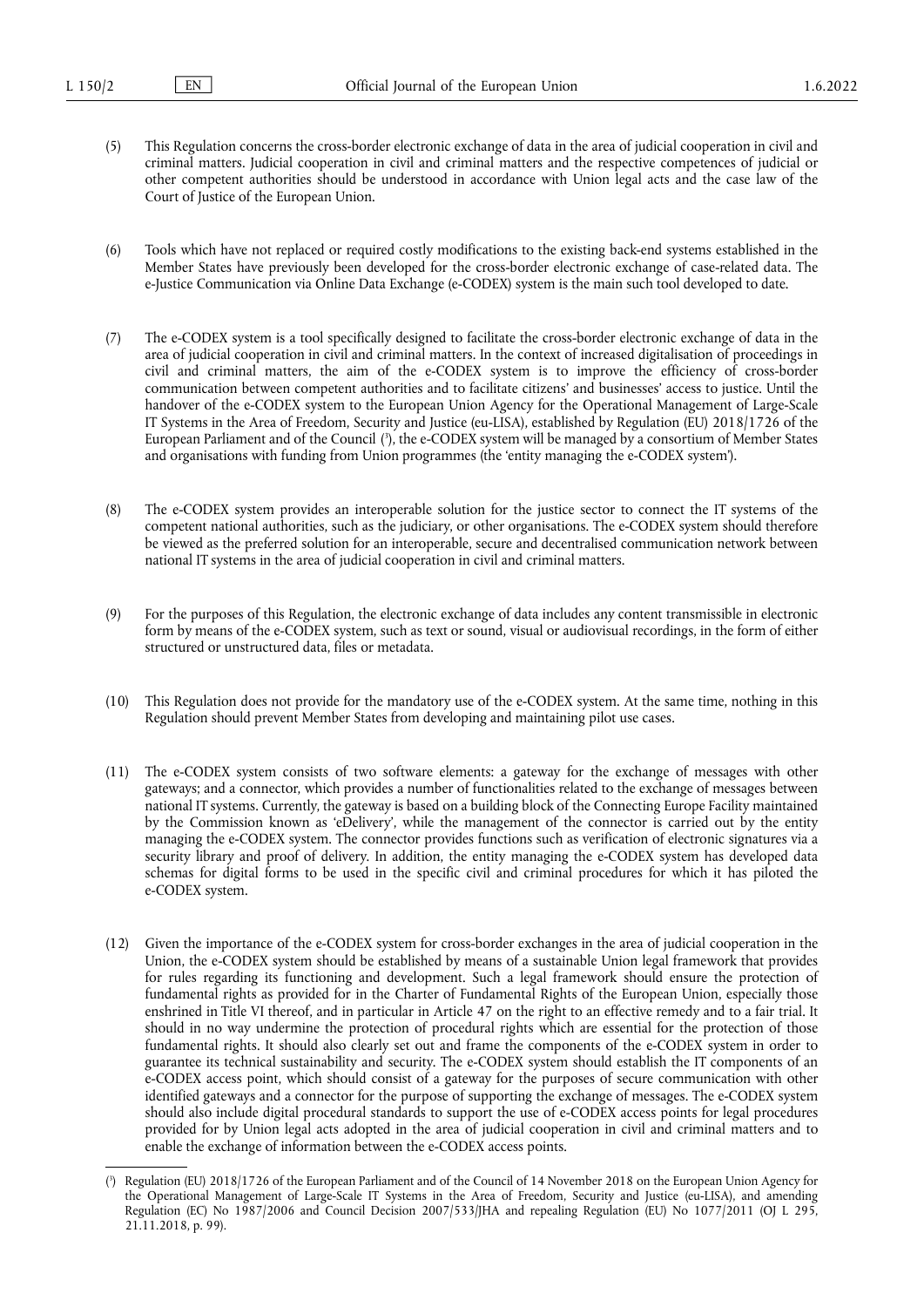- (13) Given that semantic interoperability, as one of the layers of interoperability, should be a contributing factor to achieving this Regulation's objective of setting up a standardised and meaningful interaction between two or more parties, particular consideration should be given to the EU e-Justice Core Vocabulary, which is an asset for reusable semantical terms and definitions used to ensure data consistency and data quality over time and across use cases.
- (14) Since it is necessary to ensure the long-term sustainability of the e-CODEX system and its governance, while respecting the principle of the independence of the judiciary, an appropriate entity for the management of the e-CODEX system should be designated. The independence of the judiciary, in the context of the governance of the e-CODEX system within that entity, should be ensured.
- (15) The most appropriate entity for the management of the e-CODEX system is an agency, since its governance structure would allow Member States to be involved in the management of the e-CODEX system by participating in the agency's management board, programme management board and advisory group. eu-LISA has relevant experience in managing large-scale IT systems. eu-LISA should therefore be entrusted with the management of the e-CODEX system. It is also necessary to adjust the existing governance structure of eu-LISA by adapting the responsibilities of its Management Board and by establishing an e-CODEX Advisory Group. Regulation (EU) 2018/1726 should therefore be amended accordingly. A specific e-CODEX Programme Management Board should also be established, taking into account gender balance. The e-CODEX Programme Management Board should advise eu-LISA's Management Board on the prioritisation of activities, including on developing digital procedural standards, new features and new software versions.
- (16) In accordance with Article 19 of Regulation (EU) 2018/1726, the functions of eu-LISA's Management Board are, inter alia, to ensure that all of eu-LISA's decisions and actions which affect large-scale IT systems in the area of freedom, security and justice respect the principle of independence of the judiciary. eu-LISA's governance structure and financing scheme further guarantee that that principle is respected. It is also important to involve the legal professions, other experts and relevant stakeholders in the governance of the e-CODEX system through the e-CODEX Advisory Group and the e-CODEX Programme Management Board. The detailed arrangements and conditions as regards the involvement of the legal professions, other experts and relevant stakeholders should allow them to participate effectively and be consulted effectively, namely by ensuring their feedback is duly considered.
- (17) Given eu-LISA's priority tasks of developing and managing the Entry/Exit System (EES), the European Travel Information and Authorisation System (ETIAS), the centralised system for the identification of Member States holding conviction information on third-country nationals and stateless persons (ECRIS-TCN), the revised Schengen Information System (SIS), the Visa Information System (VIS) and Eurodac, as well as the strategic task of establishing a framework for interoperability between EU information systems, eu-LISA should take over the responsibility for the e-CODEX system between 1 July 2023 and 31 December 2023.
- (18) e-CODEX correspondents should be entitled to request and receive technical support under this Regulation and should support the operation of the e-CODEX system among Member States. The service level requirements for the activities to be carried out by eu-LISA should address the matter of the number of e-CODEX correspondents in Member States and in the Commission, in proportion to the number of the e-CODEX access points authorised by the Member States or by the Commission and to the number of the digital procedural standards which they apply.
- (19) The e-CODEX system can be used in cross-border civil and criminal matters. It should be possible to use the e-CODEX system and the components of the e-CODEX system for other purposes outside of the scope of judicial cooperation under national or Union law as long as such use does not impair the use of the e-CODEX system. This Regulation only applies to the cross-border exchange of data between connected systems via authorised e-CODEX access points, in accordance with the corresponding digital procedural standards.
- (20) eu-LISA should be responsible for the components of the e-CODEX system, except for the management of the gateway, since it is currently provided by the Commission on a cross-sectoral basis within eDelivery. eu-LISA should take over full responsibility for the management of the connector and the digital procedural standards from the entity managing the e-CODEX system. Given that the gateway and the connector are integral components of the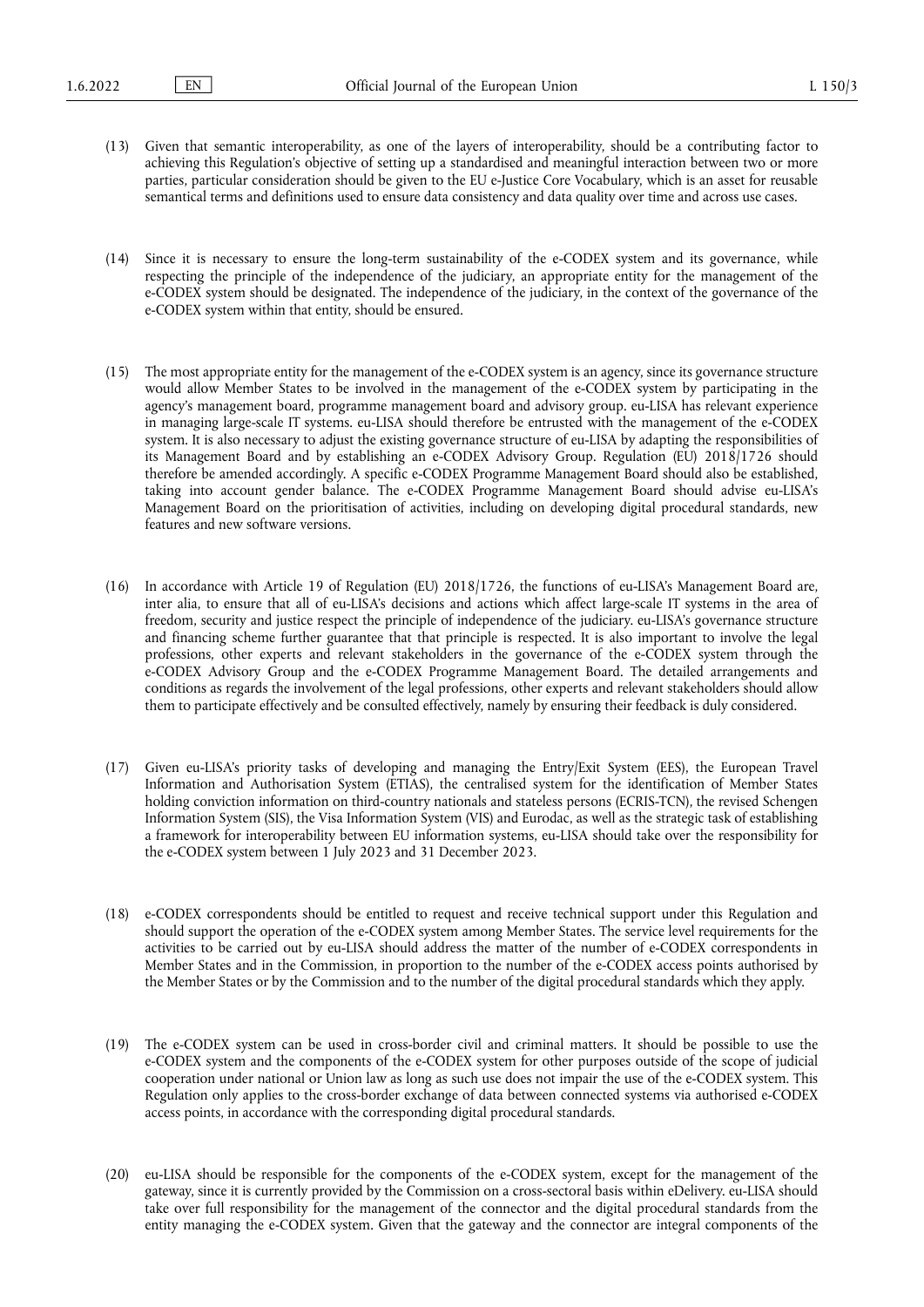e-CODEX system, eu-LISA should ensure that the connector is compatible with the latest version of the gateway. To that end, the Commission should include eu-LISA in the preparatory work undertaken before eu-LISA takes over responsibility for the e-CODEX system and in the relevant governance body of eDelivery as from the entry into force of this Regulation.

- <span id="page-3-5"></span>(21) In order to ensure uniform conditions for the implementation of this Regulation, implementing powers should be conferred on the Commission. Those powers should be exercised in accordance with Regulation (EU) No 182/2011 of the European Parliament and of the Council ( 4 [\).](#page-3-0) The implementing acts adopted in that framework should establish: the minimum technical specifications and standards, including for security and methods for integrity and authenticity verification, underpinning the components of the e-CODEX system; the service level requirements for the activities carried out by eu-LISA and other necessary technical specifications for those activities, including the number of e-CODEX correspondents for the authorised e-CODEX access points, in proportion to the number of authorised e-CODEX access points and to the number of digital procedural standards which they apply; and the specific arrangements for the handover and takeover of the e-CODEX system. Implementing acts should also be able to establish digital procedural standards to support the use of the e-CODEX system in the procedures in the area of judicial cooperation in civil and criminal matters.
- <span id="page-3-7"></span><span id="page-3-6"></span>(22) The connector should be able to technically support all types of electronic seals and electronic signatures as provided for in Regulation (EU) No 910/2014 of the European Parliament and of the Council [\(](#page-3-1) 5 ). The minimum technical specifications and standards established by the Commission should include security operating standards regarding the connector. The security requirements for the functioning of the connector should take into account standards for information security and existing Union legal acts, such as Regulations (EU) No 910/2014, (EU) No 2016/679 [\(](#page-3-3)°) and (EU) 2018/1725 (') of the European Parliament and of the Council and Directive (EU) 2016/680 of the European Parliament and of the Council [\(](#page-3-4)8).
- <span id="page-3-8"></span>(23) The specific responsibilities of eu-LISA in relation to the management of the e-CODEX system should be laid down.
- (24) The tasks of eu-LISA should include the addition of new features to the e-CODEX system, if needed. One such new feature should be a feature in the connector allowing for the retrieval of relevant statistical data regarding the number of technical messages sent and received through each authorised e-CODEX access point.
- (25) At national level, it should be possible for Member States to authorise public authorities or legal persons, such as private companies and organisations representing legal practitioners, to operate e-CODEX access points. The Member States should maintain a list of such authorised e-CODEX access points and notify them to eu-LISA in order to enable them to interact with one another in the context of the relevant procedures. Entities operating authorised e-CODEX access points at national level are to comply with the data protection requirements and principles laid down in Regulation (EU) 2016/679. At Union level, it should be possible for the Commission to authorise Union institutions, bodies, offices or agencies to operate e-CODEX access points. The Commission should maintain a list of such authorised e-CODEX access points and notify them to eu-LISA in order to enable them to interact with one another in the context of the relevant procedures. Entities operating authorised e-CODEX access

<span id="page-3-0"></span>[<sup>\(</sup>](#page-3-5) 4 ) Regulation (EU) No 182/2011 of the European Parliament and of the Council of 16 February 2011 laying down the rules and general principles concerning mechanisms for control by Member States of the Commission's exercise of implementing powers (OJ L 55, 28.2.2011, p. 13).

<span id="page-3-1"></span>[<sup>\(</sup>](#page-3-6) 5 ) Regulation (EU) No 910/2014 of the European Parliament and of the Council of 23 July 2014 on electronic identification and trust services for electronic transactions in the internal market and repealing Directive 1999/93/EC (OJ L 257, 28.8.2014, p. 73).

<span id="page-3-2"></span>[<sup>\(</sup>](#page-3-7) 6 ) Regulation (EU) 2016/679 of the European Parliament and of the Council of 27 April 2016 on the protection of natural persons with regard to the processing of personal data and on the free movement of such data, and repealing Directive 95/46/EC (General Data Protection Regulation) (OJ L 119, 4.5.2016, p. 1).

<span id="page-3-3"></span>[<sup>\(</sup>](#page-3-7) 7 ) Regulation (EU) 2018/1725 of the European Parliament and of the Council of 23 October 2018 on the protection of natural persons with regard to the processing of personal data by the Union institutions, bodies, offices and agencies and on the free movement of such data, and repealing Regulation (EC) No 45/2001 and Decision No 1247/2002/EC (OJ L 295, 21.11.2018, p. 39).

<span id="page-3-4"></span>[<sup>\(</sup>](#page-3-8) 8 ) Directive (EU) 2016/680 of the European Parliament and of the Council of 27 April 2016 on the protection of natural persons with regard to the processing of personal data by competent authorities for the purposes of the prevention, investigation, detection or prosecution of criminal offences or the execution of criminal penalties, and on the free movement of such data, and repealing Council Framework Decision 2008/977/JHA (OJ L 119, 4.5.2016, p. 89).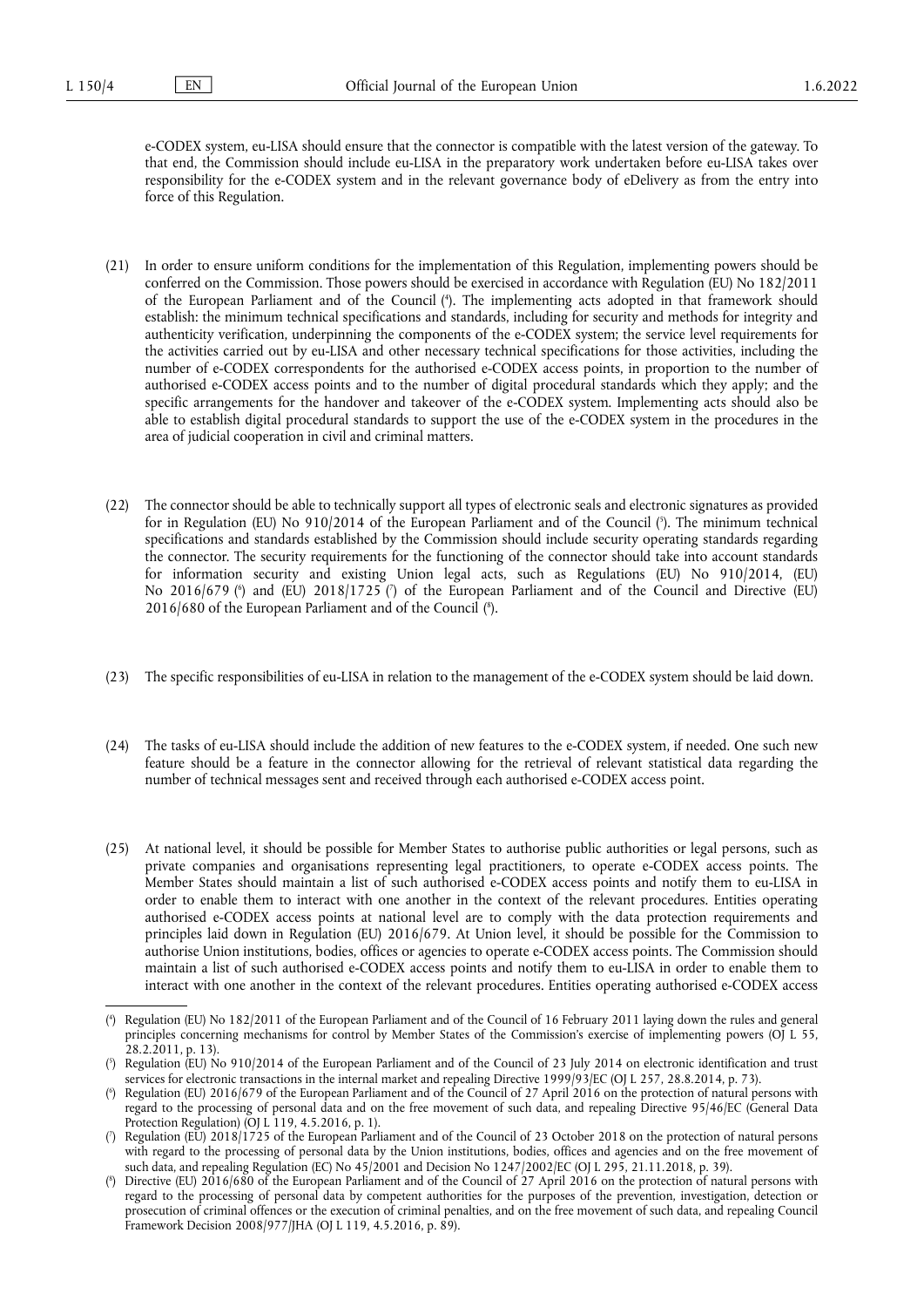points at Union level are to comply with the data protection requirements and principles laid down in Regulation (EU) 2018/1725. While eu-LISA should ensure the management of the e-CODEX system, and having regard to the decentralised nature of the e-CODEX system, the responsibility for setting up and operating the authorised e-CODEX access points should lie exclusively with the entities operating the relevant authorised e-CODEX access points. An entity operating an authorised e-CODEX access point should bear the responsibility for any damage resulting from the operation of that authorised e-CODEX access point, in accordance with the applicable law. The Member States and the Commission should verify that entities operating authorised e-CODEX access points have the necessary technical equipment and human resources in order to guarantee that the e-CODEX system functions properly and in a reliable manner. Where those entities do not have the necessary technical equipment and human resources, their authorised e-CODEX access point should lose its authorisation.

- (26) Member States should supervise the authorised e-CODEX access points for which they are responsible, in particular when they are operated by entities that are not public authorities. Member States should ensure that adequate data security measures are in place.
- (27) Member States should inform the general public about the e-CODEX system by means of a set of large-scale communication channels, including websites and social media platforms.
- (28) While it is for each Member State to determine the digital procedural standards which each e-CODEX access point it has authorised is entitled to apply, each Member State should nevertheless ensure that all the digital procedural standards adopted by means of implementing acts under this Regulation apply in their territory.
- (29) A mechanism should be put in place to monitor the impact of instruments that enable the cross-border electronic exchange of data in the area of judicial cooperation in civil and criminal matters in the Union. The entities operating authorised e-CODEX access points should therefore be able to systematically collect and maintain comprehensive data on the use of the e-CODEX system. That should not only alleviate the work of the Member States in collecting the relevant data and ensure mutual accountability and transparency, but also significantly facilitate the *ex-post*  monitoring by the Commission of the Union legal acts adopted in the area of judicial cooperation in civil and criminal matters. The information collected should only encompass aggregated data and should not constitute personal data.
- (30) When providing technical support to e-CODEX correspondents in relation to the e-CODEX system, eu-LISA should act as a single point of contact, including for the purposes of the gateway.
- (31) eu-LISA should maintain a high level of security when carrying out its tasks. When undertaking further technical evolutions of software or developing upgrades, eu-LISA should implement the principles of security by design and data protection by design and by default, in accordance with Regulation (EU) 2018/1725. An entity operating an authorised e-CODEX access point should bear the responsibility for the security and protection of the data transmitted via its authorised e-CODEX access point.
- <span id="page-4-1"></span>(32) Classified information, as defined in Article 2 of the Agreement between the Member States of the European Union, meeting within the Council, regarding the protection of classified information exchanged in the interests of the European Union ( 9 [\),](#page-4-0) should not be transmitted via the e-CODEX system, unless the relevant conditions provided for in that Agreement, in other Union legal acts and in national law are fulfilled.
- (33) In order to allow eu-LISA to prepare adequately for the takeover of the e-CODEX system, the entity managing the e-CODEX system should submit by 31 December 2022 a handover document setting out the detailed arrangements for the transfer of the e-CODEX system, including the criteria for a successful handover process and for the successful completion of that process, in accordance with implementing acts adopted by the Commission pursuant to this Regulation. The handover document should cover the components of the e-CODEX system, including the gateway, the connector and the digital procedural standards, as well as the relevant supporting software products, documentation and other assets. The Commission should monitor the handover and takeover process in order to ensure that it complies with the implementing acts adopted pursuant to this Regulation and the handover

<span id="page-4-0"></span>[<sup>\(</sup>](#page-4-1) 9 ) OJ C 202, 8.7.2011, p. 13.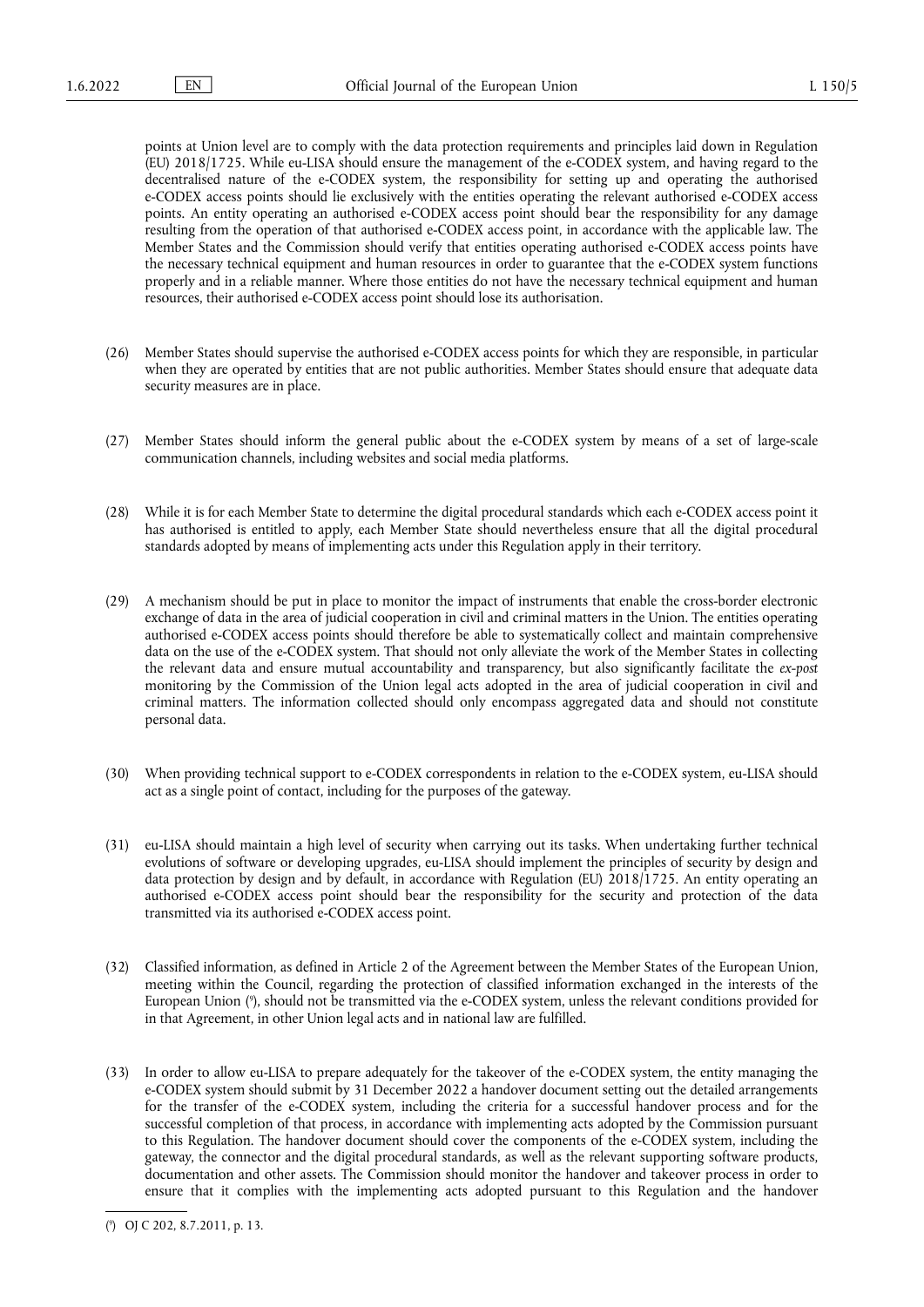document. The takeover should only take place once the Commission has declared that the process has been successfully completed, after consulting the entity managing the e-CODEX system and eu-LISA. After submitting the handover document and until the successful handover of the e-CODEX system to eu-LISA, the entity managing the e-CODEX system should not make changes to the e-CODEX system or deliver any new software release other than for the purpose of carrying out corrective maintenance of the e-CODEX system.

- (34) As part of the handover of the e-CODEX system to eu-LISA, it should be ensured that any intellectual property rights or usage rights relating to the e-CODEX system and the relevant supporting software products, documentation and other assets are transferred to eu-LISA so as to enable it to carry out its responsibilities under this Regulation. However, for the main software components of the e-CODEX system, a contractual transfer is not needed because those software components are open source and covered by the European Union Public Licence.
- (35) In order for the Commission to be able to evaluate the e-CODEX system on a regular basis, eu-LISA should report to the Commission every two years on the technical evolution and the technical functioning of the e-CODEX system. In order to feed into that report, Member States should provide eu-LISA with the relevant information concerning the authorised e-CODEX access points for the connected systems in their territory, and the Commission should provide relevant information concerning the authorised e-CODEX access points operated by Union institutions, bodies, offices and agencies.
- (36) The e-CODEX Advisory Group should provide eu-LISA with the necessary expertise related to the e-CODEX system, in particular by promoting the exchange of experiences and best practices. It should be possible for the e-CODEX Advisory Group to be involved in the development of new digital procedural standards, including those launched at the initiative of Member States.
- (37) The term of office of the members of the e-CODEX Programme Management Board and their alternates should be renewable. Due consideration should be given to the representation of different Member States on the e-CODEX Programme Management Board, which is to be promoted whenever possible so as to ensure that all Member States are represented on the e-CODEX Programme Management Board over time.
- (38) When carrying out its duties, the e-CODEX Programme Management Board should ensure that all measures taken by eu-LISA regarding the e-CODEX system, either technical, for example measures concerning infrastructure, data management and data separation, or organisational, for example measures concerning key personnel and other human resources, are in accordance with the principle of the independence of the judiciary.
- (39) In order to enable the European Parliament and the Council to assess the success of the transfer of the e-CODEX system and how well the e-CODEX system functions in general, the Commission should regularly produce overall evaluations of the e-CODEX system. The Commission should prepare the first such evaluation three years after eu-LISA takes over responsibility for the e-CODEX system and every four years thereafter.
- (40) Sufficient resources should be provided to eu-LISA in order to ensure that it is able to adequately carry out its new tasks as set out in this Regulation. The resources committed to the operation of the e-CODEX system in accordance with this Regulation should not be used for any other purpose.
- (41) As regards the costs incurred in the performance of tasks laid down by this Regulation, nothing in this Regulation should prevent Member States from applying for funding from Union financing programmes for the implementation of the e-CODEX system at national level.
- (42) Insofar as permitted by national law, nothing in this Regulation prevents the submission of information to eu-LISA in an automated way, in particular the notifications provided for in this Regulation.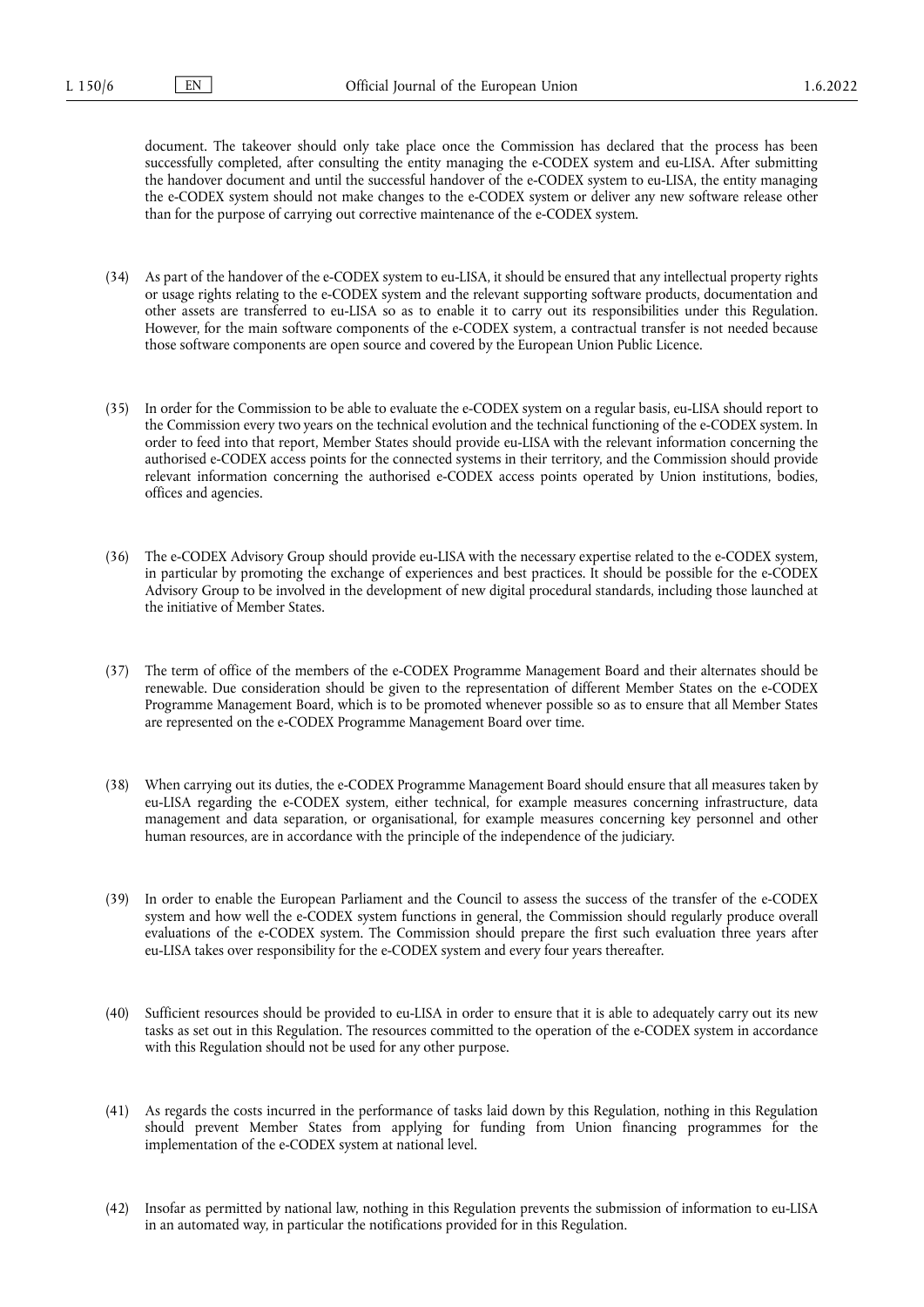- <span id="page-6-1"></span>(43) This Regulation does not provide any specific legal basis for the processing of personal data. Any processing of personal data under this Regulation should be in accordance with the applicable data protection rules. Regulation (EU) 2016/679 and Directives 2002/58/EC (<sup>10</sup>) and (EU) 2016/680 of the European Parliament and the Council apply to the processing of personal data carried out by entities operating authorised e-CODEX access points which are established within the territory of the Member States in accordance with this Regulation.
- (44) Regulation (EU) 2018/1725 applies to the processing of personal data carried out by Union institutions, bodies, offices and agencies under this Regulation.
- (45) It should be possible for international organisations or their subordinate bodies, governed by public international law, or other relevant entities or bodies, which are set up by, or on the basis of, an agreement between two or more countries, to participate in the e-CODEX system as relevant stakeholders after its operational management has been entrusted to eu-LISA. To that end, and in order to ensure the effective, standardised and secure operation of the e-CODEX system, it should be possible for eu-LISA to conclude working arrangements with those organisations, bodies and entities pursuant to Regulation (EU) 2018/1726.
- (46) Since the objectives of this Regulation, namely the establishment of the e-CODEX system at Union level and the entrusting of the system's management to eu-LISA, cannot be sufficiently achieved by the Member States but can rather, by reason of the scale and effects of the action, be better achieved at Union level, the Union may adopt measures, in accordance with the principle of subsidiarity as set out in Article 5 of the Treaty on European Union (TEU). In accordance with the principle of proportionality as set out in that Article, this Regulation does not go beyond what is necessary in order to achieve those objectives.
- (47) The Commission should study the feasibility of allowing third countries to participate in the e-CODEX system and, if necessary, present a legislative proposal to allow for such participation and to lay down rules and protocols to that end.
- (48) In accordance with Articles 1 and 2 of Protocol No 22 on the position of Denmark, annexed to the TEU and to the TFEU, Denmark is not taking part in the adoption of this Regulation and is not bound by it or subject to its application.
- (49) In accordance with Articles 1 and 2 and Article 4a(1) of Protocol No 21 on the position of the United Kingdom and Ireland in respect of the area of freedom, security and justice, annexed to the TEU and to the TFEU, and without prejudice to Article 4 of that Protocol, Ireland is not taking part in the adoption of this Regulation and is not bound by it or subject to its application.
- (50) eu-LISA's seat was established in Tallinn, Estonia. In view of its specific nature and characteristics, it was considered appropriate to develop and operationally manage the e-CODEX system in Tallinn, Estonia.
- (51) The European Data Protection Supervisor was consulted in accordance with Article 42(1) of Regulation (EU) 2018/1725 and delivered an opinion on 26 January 2021,

<span id="page-6-0"></span><sup>(</sup> [10\)](#page-6-1) Directive 2002/58/EC of the European Parliament and of the Council of 12 July 2002 concerning the processing of personal data and the protection of privacy in the electronic communications sector (Directive on privacy and electronic communications) (OJ L 201, 31.7.2002, p. 37).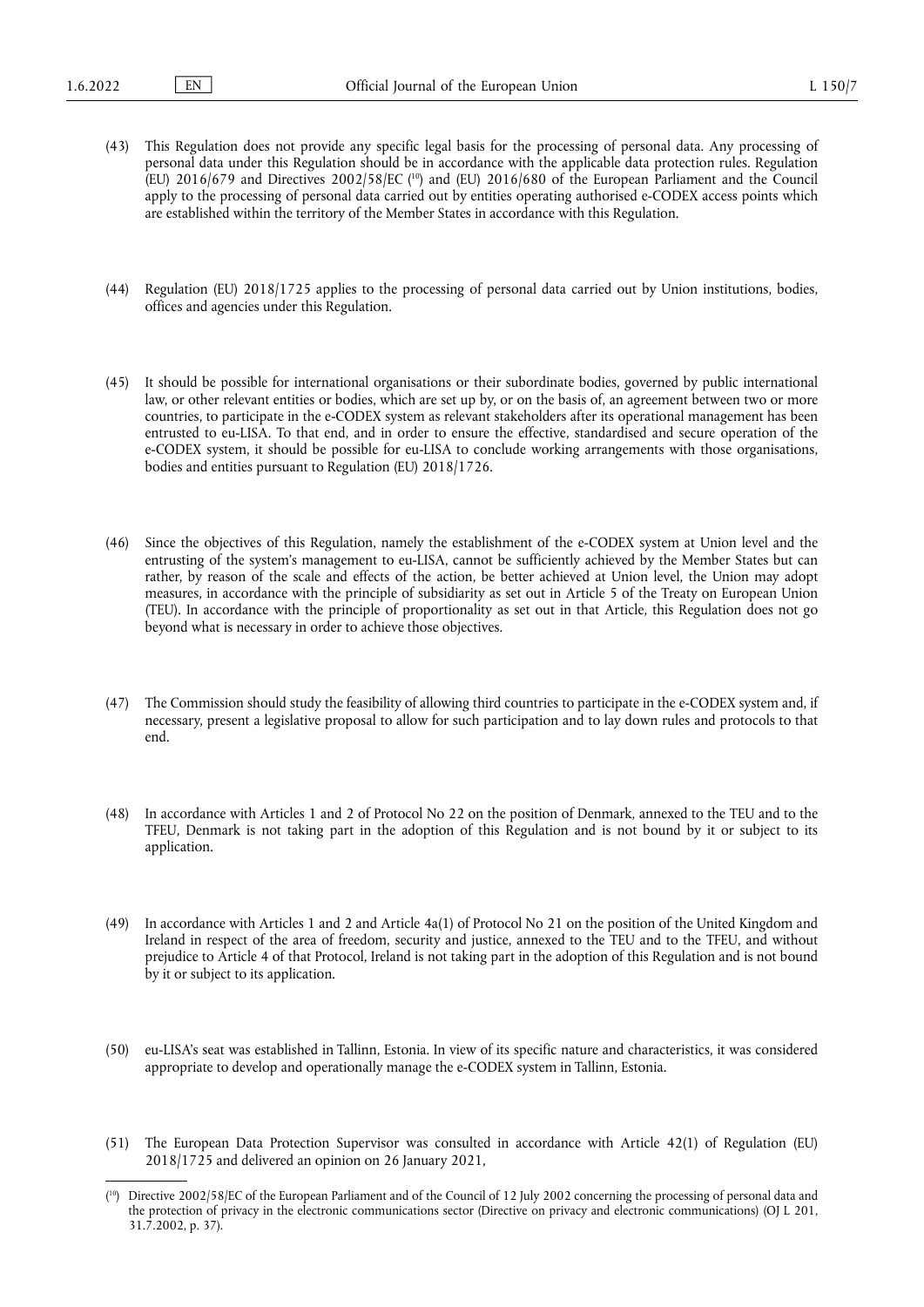# HAVE ADOPTED THIS REGULATION:

# CHAPTER 1

#### **GENERAL PROVISIONS**

## *Article 1*

#### **Subject matter**

- 1. This Regulation establishes the legal framework for the e-CODEX system.
- 2. This Regulation lays down rules on the following:
- (a) the definition, composition, functions and management of the e-CODEX system;
- (b) the responsibilities of the European Union Agency for the Operational Management of Large-Scale IT Systems in the Area of Freedom, Security and Justice (eu-LISA) regarding the e-CODEX system;
- (c) the responsibilities of the Commission, Member States and the entities operating authorised e-CODEX access points;
- (d) the legal framework for the security of the e-CODEX system.

# *Article 2*

## **Scope**

This Regulation applies to the cross-border electronic exchange of data in the area of judicial cooperation in civil and criminal matters by means of the e-CODEX system in accordance with the Union legal acts adopted in that area.

#### *Article 3*

# **Definitions**

For the purposes of this Regulation, the following definitions apply:

- (1) 'e-CODEX system' (e-Justice Communication via Online Data Exchange system) means a decentralised and interoperable system for cross-border communication for the purpose of facilitating the electronic exchange of data, which includes any content transmissible in electronic form, in a swift, secure and reliable manner in the area of judicial cooperation in civil and criminal matters;
- (2) 'e-CODEX access point' means the software packages installed on hardware infrastructure which are able to transmit information to and receive information from other e-CODEX access points in a secure and reliable manner;
- (3) 'authorised e-CODEX access point' means an e-CODEX access point which has been authorised by the Commission or a Member State and notified to eu-LISA in accordance with Article 6(4) or Article 8(1) and which applies at least one digital procedural standard;
- (4) 'entity operating an authorised e-CODEX access point' means a national public authority or legal person authorised under national law or a Union institution, body, office or agency which operates an authorised e-CODEX access point;
- (5) 'e-CODEX correspondent' means a natural person, designated by a Member State or the Commission, who can request and receive technical support as referred to in Article  $\bar{7}(1)$ , point (f), from eu-LISA concerning all the components of the e-CODEX system in accordance with Article 7(3);
- (6) 'connected system' means an IT system which is connected to an e-CODEX access point for the purpose of exchanging data with other such IT systems;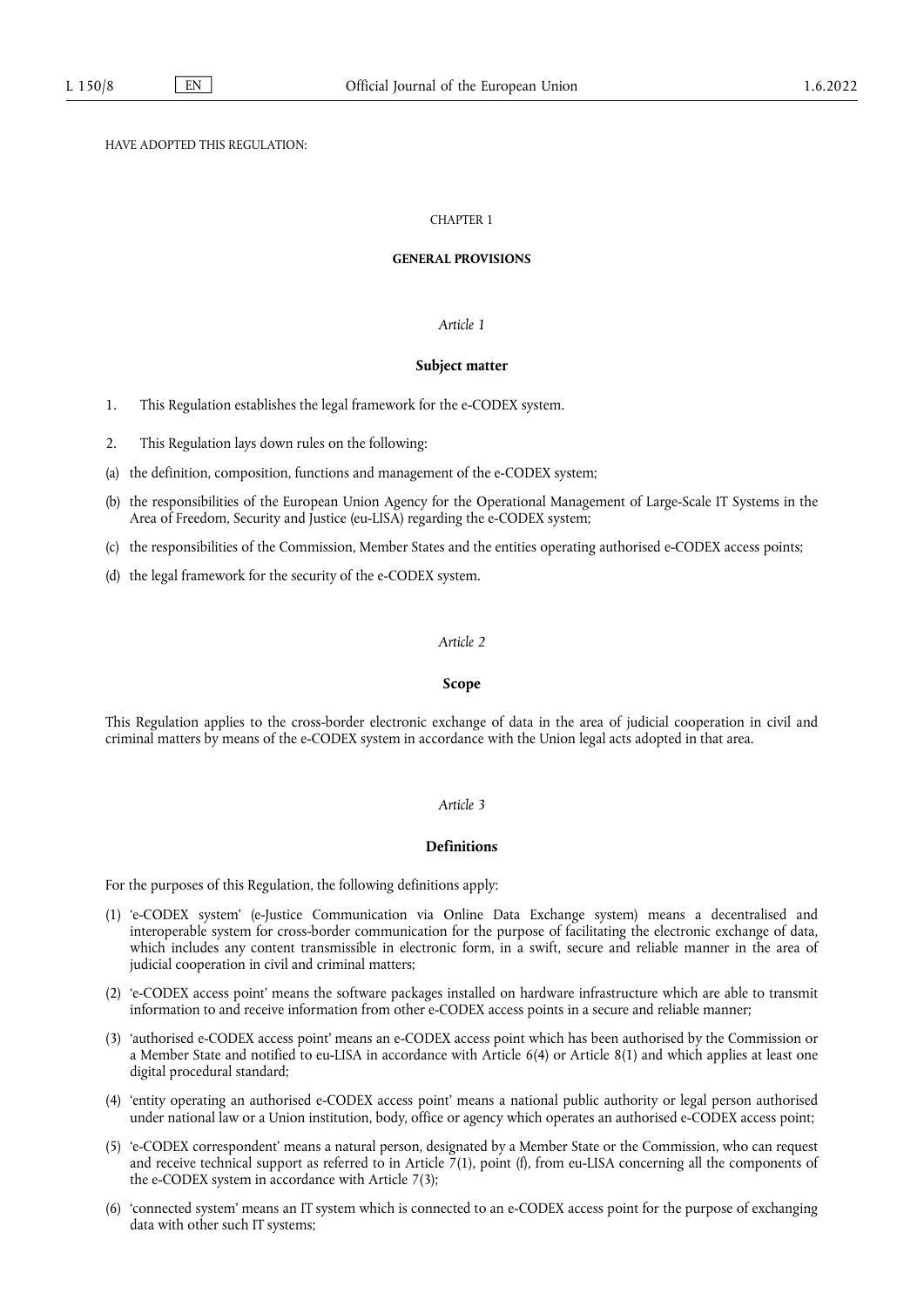- (7) 'central testing platform' means a component of the e-CODEX system, used exclusively for testing, which provides a set of functions which can be used by entities operating authorised e-CODEX access points to verify whether their authorised e-CODEX access points are correctly operating and whether the digital procedural standards in the connected systems associated with those authorised e-CODEX access points are correctly being used;
- (8) 'business process model' means a graphical and textual representation of a conceptual model of several related, structured activities or tasks, along with the relevant data models, and the sequence in which the activities or tasks have to be performed in order to achieve a standardised and meaningful interaction between two or more parties;
- (9) 'digital procedural standard' means the technical specifications for business process models and data schemas which set out the electronic structure of the data exchanged through the e-CODEX system based on the EU e-Justice Core Vocabulary.

#### **Non-discrimination and respect for fundamental rights**

The fundamental rights and freedoms of all persons affected by the electronic exchange of data through the e-CODEX system, in particular the right to effective access to justice, the right to a fair trial, the principle of non-discrimination, the right to the protection of personal data and the right to privacy, shall be fully respected in accordance with Union law.

## CHAPTER 2

#### **COMPOSITION, FUNCTIONS AND RESPONSIBILITIES IN RELATION TO THE e-CODEX SYSTEM**

#### *Article 5*

#### **Composition of the e-CODEX system**

- 1. The e-CODEX system shall be composed of:
- (a) an e-CODEX access point;
- (b) digital procedural standards; and
- (c) the supporting software products, documentation and other assets listed in the Annex.
- 2. e-CODEX access points shall be composed of:
- (a) a gateway consisting of software, based on a common set of protocols, enabling the secure exchange of information over a telecommunications network with other gateways using the same common set of protocols;
- (b) a connector, making it possible to link connected systems to the gateway referred to in point (a), consisting of software, based on a common set of open protocols, enabling the following:
	- (i) the structuring, logging and linking of messages;
	- (ii) the verification of the integrity and authenticity of messages;
	- (iii) the creation of time-linked evidence of receipt for exchanged messages.

#### *Article 6*

#### **Responsibilities of the Commission**

- 1. By 31 December 2022, the Commission shall establish, by means of implementing acts:
- (a) the minimum technical specifications and standards, including for security and methods for integrity and authenticity verification, underpinning the components of the e-CODEX system referred to in Article 5;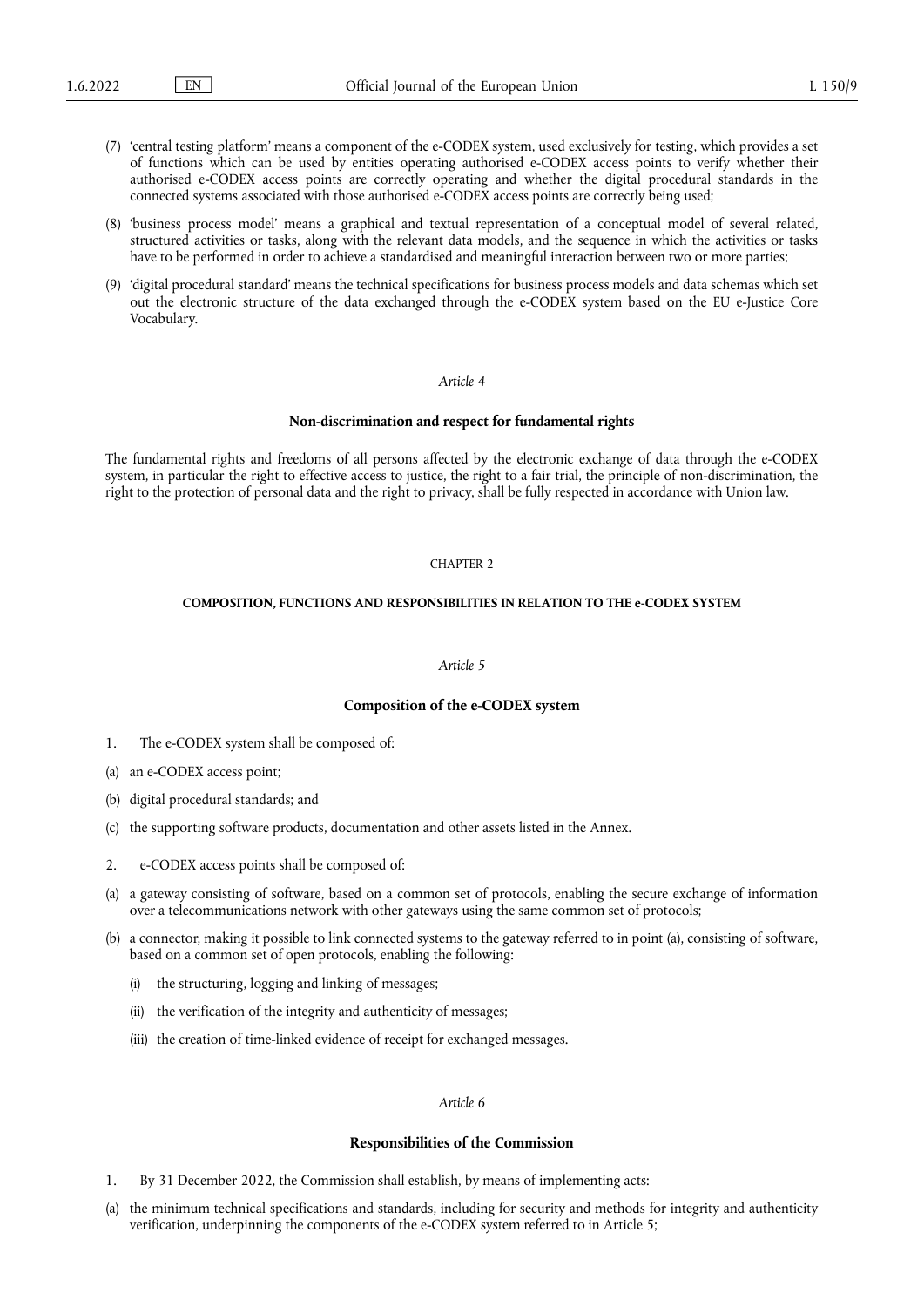- (b) the service level requirements for the activities to be carried out by eu-LISA referred to in Article 7 and other necessary technical specifications for those activities, including the number of e-CODEX correspondents;
- (c) the specific arrangements for the handover and takeover process referred to in Article 10.

2. The Commission may adopt, by means of implementing acts, digital procedural standards, unless the adoption of digital procedural standards is provided for in other Union legal acts in the area of judicial cooperation in civil and criminal matters.

3. The implementing acts referred to in paragraphs 1 and 2 of this Article shall be adopted in accordance with the examination procedure referred to in Article 19(2).

4. The Commission shall maintain a list of authorised e-CODEX access points which are operated by Union institutions, bodies, offices and agencies and of the digital procedural standards which each of those authorised e-CODEX access points applies. The Commission shall notify that list and any changes thereto to eu-LISA without delay.

5. The Commission shall designate a number of e-CODEX correspondents in proportion to the number of e-CODEX access points which it has authorised and to the number of digital procedural standards which those authorised e-CODEX access points apply. Only those e-CODEX correspondents shall be entitled to request and receive technical support as referred to in Article 7(1), point (f), in relation to the e-CODEX system operated by Union institutions, bodies, offices and agencies, under the terms set out in implementing acts adopted pursuant to paragraph 1, point (b), of this Article. The Commission shall notify a list of the e-CODEX correspondents it has designated and any changes thereto to eu-LISA.

#### *Article 7*

## **Responsibilities of eu-LISA**

1. eu-LISA shall be responsible for the components of the e-CODEX system referred to in Article 5, with the exception of the gateway, and, in particular, for the following tasks:

- (a) developing, maintaining, fixing bugs in and updating, including as regards security, software products and other assets and distributing them to the entities operating authorised e-CODEX access points;
- (b) preparing, maintaining and updating the documentation relating to the components of the e-CODEX system, its supporting software products and other assets, and distributing that documentation to the entities operating authorised e-CODEX access points;
- (c) developing, maintaining and updating a configuration file containing an exhaustive list of authorised e-CODEX access points, including the digital procedural standards which each of those authorised e-CODEX access points applies, and distributing it to the entities operating authorised e-CODEX access points;
- (d) making technical changes and adding new features, published as new software versions, to the e-CODEX system in order to respond to emerging requirements, such as those resulting from the implementing acts referred to in Article 6(2), or where requested by the e-CODEX Advisory Group;
- (e) supporting and coordinating testing activities, including connectivity, involving the authorised e-CODEX access points;
- (f) providing technical support for the e-CODEX correspondents in relation to the e-CODEX system;
- (g) developing, deploying, maintaining and updating the digital procedural standards and distributing them to the entities operating authorised e-CODEX access points;
- (h) publishing on its website a list of the authorised e-CODEX access points which have been notified to it and the digital procedural standards which each of those authorised e-CODEX access points applies;
- (i) responding to requests for technical advice and support from the Commission services in the context of the preparation of the implementing acts referred to in Article 6(2);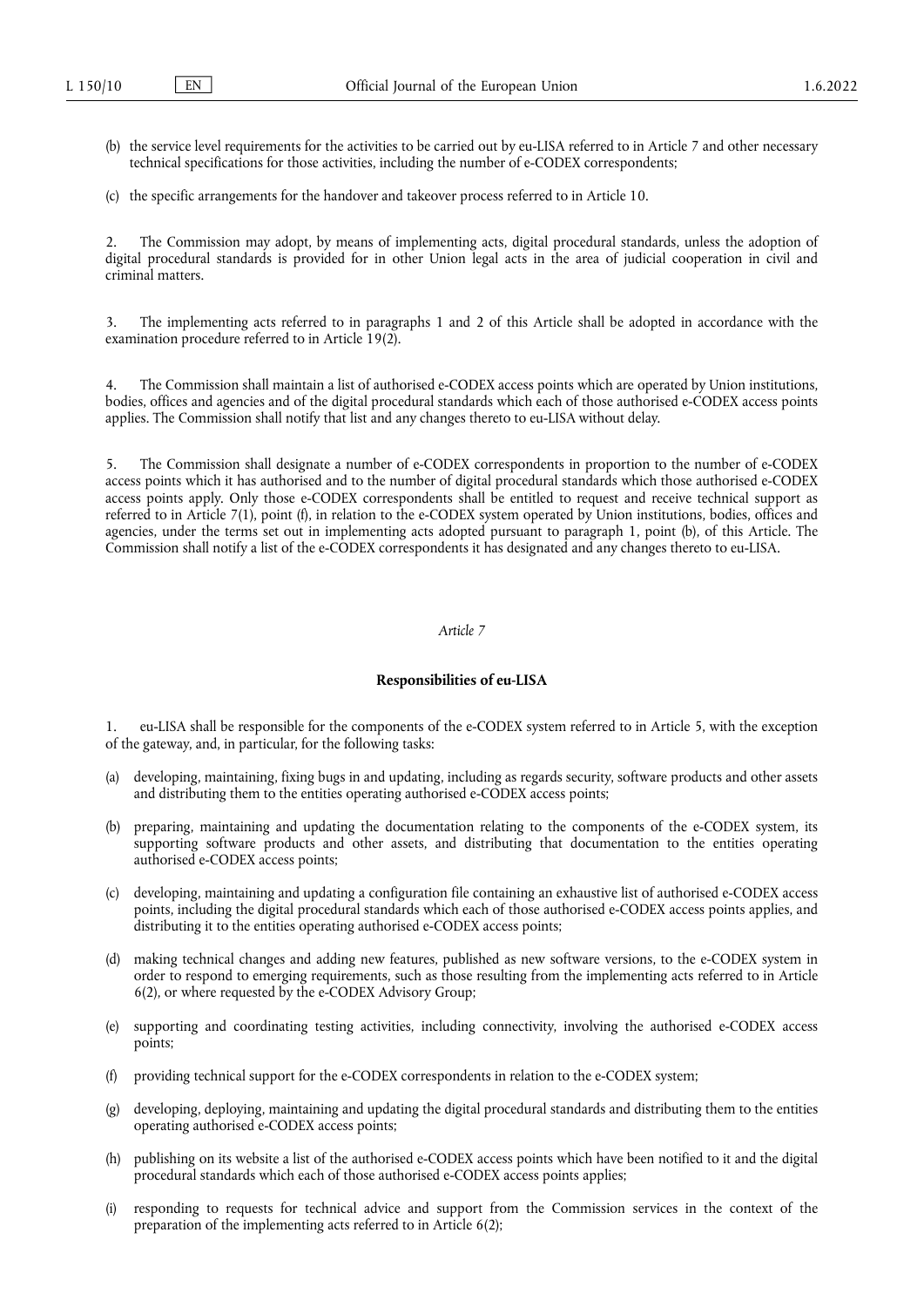- (j) evaluating the need for, and assessing and preparing, new digital procedural standards, including by organising and facilitating workshops with the e-CODEX correspondents;
- (k) developing, maintaining and updating the EU e-Justice Core Vocabulary on which the digital procedural standards are based;
- (l) developing and distributing security operating standards, as provided for in Article 11;
- (m) providing training, including to all relevant stakeholders, on the technical use of the e-CODEX system in accordance with Regulation (EU)  $2018/1726$ , including providing online training materials.
- 2. eu-LISA shall be responsible for the following additional tasks:
- (a) providing, operating and maintaining the hardware and software IT infrastructure in its technical sites necessary for carrying out its tasks;
- (b) providing, operating and maintaining a central testing platform, while ensuring the integrity and availability of the rest of the e-CODEX system;
- (c) informing the general public about the e-CODEX system by means of a set of large-scale communication channels, including websites or social media platforms;
- (d) preparing, updating and distributing online non-technical information relating to the e-CODEX system and the activities it carries out.

3. For the purposes of point (f) of paragraph 1, eu-LISA shall make resources available on an on-call basis during business hours to provide e-CODEX correspondents with a single point of contact for technical support, including for the gateway.

#### *Article 8*

## **Responsibilities of the Member States**

1. Member States shall authorise e-CODEX access points for the connected systems in their territory in accordance with applicable national and Union law. Member States shall maintain a list of those authorised e-CODEX access points and of the digital procedural standards which each authorised e-CODEX access point applies. Member States shall notify that list and any changes thereto to eu-LISA without delay. Member States shall supervise their authorised e-CODEX access points, ensuring that the conditions under which authorisation was granted are continuously met. Member States shall not operate their authorised e-CODEX access points in third countries.

2. Each Member State shall designate a number of e-CODEX correspondents in proportion to the number of e-CODEX access points which it has authorised and to the number of digital procedural standards which those authorised e-CODEX access points apply. Only those e-CODEX correspondents shall be entitled to request and receive technical support as referred to in Article 7(1), point (f), under the terms set out in implementing acts adopted pursuant to Article  $6(1)$ , point (b). Each Member State shall notify a list of the e-CODEX correspondents it has designated and any changes thereto to eu-LISA.

#### *Article 9*

## **Responsibilities of entities operating authorised e-CODEX access points**

1. An entity operating an authorised e-CODEX access point shall be responsible for setting it up securely and operating it securely. That responsibility shall include the necessary adaptations to the connector referred to in Article 5(2), point (b), to make it compatible with any connected systems.

2. An entity operating an authorised e-CODEX access point shall provide the Member State which has authorised the e-CODEX access point with the statistical data set out in Article 15(1) and in the relevant Union legal acts adopted in the area of judicial cooperation in civil and criminal matters.

3. The responsibility for any damage resulting from the operation of an authorised e-CODEX access point and any connected systems shall be borne, on the basis of the applicable law, by the entity operating that authorised e-CODEX access point.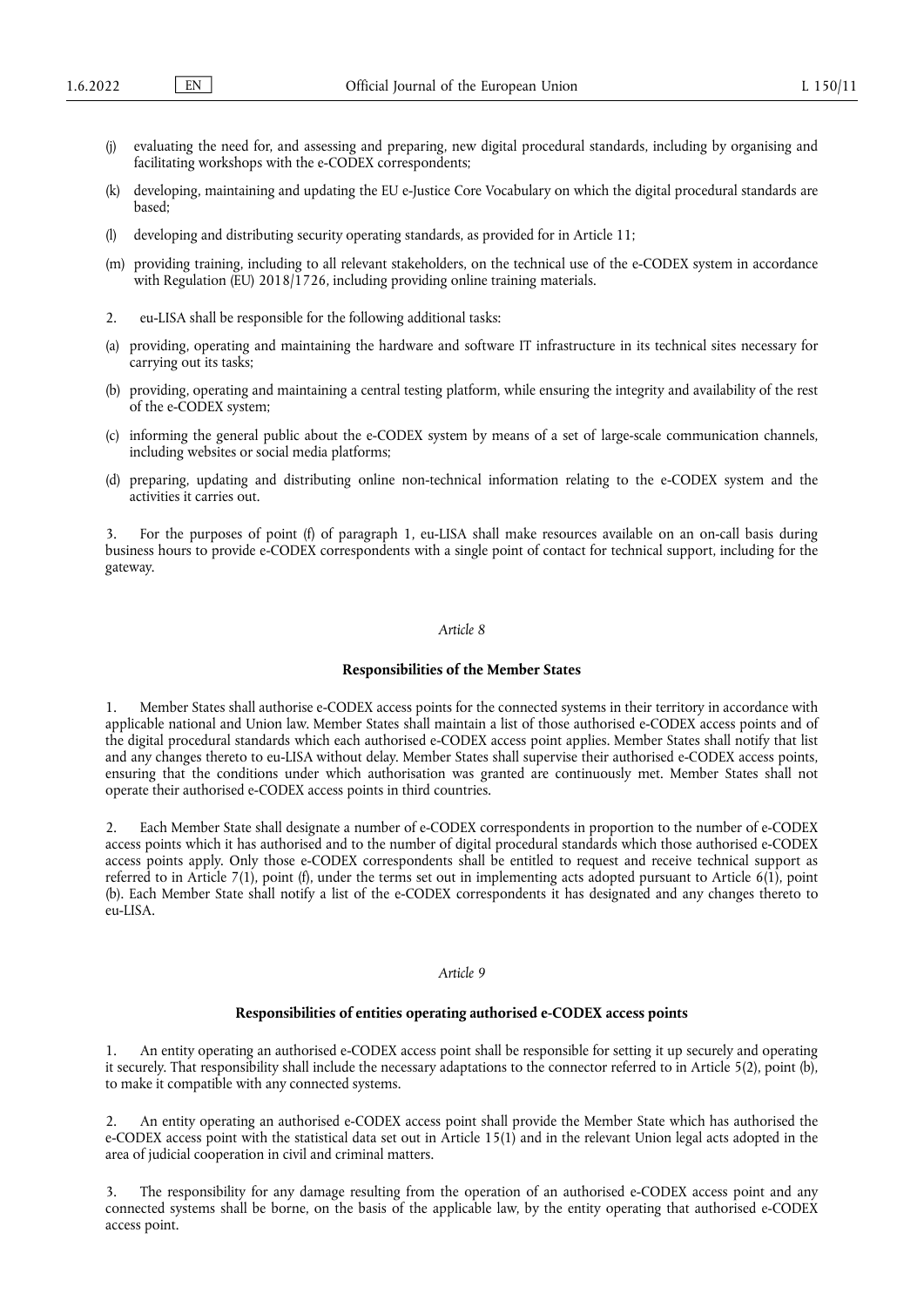## **Handover and takeover**

1. The entity managing the e-CODEX system shall, by 31 December 2022, submit a common handover document to eu-LISA specifying the detailed arrangements for the transfer of the e-CODEX system, including the criteria for a successful handover process and for the successful completion of that process and related documentation, as established by the implementing acts adopted pursuant to Article 6(1), point (c). The handover document shall also include provisions on intellectual property rights or usage rights relating to the e-CODEX system and the supporting software products, documentation and other assets listed in the Annex, enabling eu-LISA to carry out its responsibilities in accordance with Article 7.

2. Within the six-month period following the delivery of the handover document referred to in paragraph 1, a handover and takeover process shall take place between the entity managing the e-CODEX system and eu-LISA. Until the handover, the entity managing the e-CODEX system shall retain full responsibility for it and shall ensure that no changes to the e-CODEX system are made and that no new software release is delivered other than for the purpose of carrying out corrective maintenance of the e-CODEX system.

The Commission shall monitor the handover and takeover process in order to ensure that the detailed arrangements for the transfer of the e-CODEX system are correctly implemented by the entity managing the e-CODEX system and by eu-LISA, on the basis of the criteria referred to in paragraph 1. The Commission shall update the European Parliament and the Council by 31 July 2023 on the handover and takeover process.

eu-LISA shall take over responsibility for the e-CODEX system on the date on which the Commission declares the successful completion of the handover and takeover process, between 1 July 2023 and 31 December 2023, after consulting the entity managing the e-CODEX system and eu-LISA.

## *Article 11*

#### **Security**

1. After the successful takeover of the e-CODEX system, eu-LISA shall be responsible for maintaining a high level of security when carrying out its tasks, including the security of the hardware and software IT infrastructure referred to in Article 7(2). In particular, eu-LISA shall establish and maintain an e-CODEX security plan and ensure that the e-CODEX system is operated in accordance with that security plan, taking into account the classification of the information processed in the e-CODEX system and eu-LISA's information security rules. The security plan shall provide for regular security inspections and audits, including software security assessments, of the e-CODEX system with the participation of the entities operating authorised e-CODEX access points.

2. When carrying out its responsibilities, eu-LISA shall implement the principles of security by design and data protection by design and by default.

3. Entities operating authorised e-CODEX access points shall have the exclusive responsibility for setting them up securely and operating them securely, including for the security of data transmitted through them, taking into consideration the technical standards set out in the implementing acts adopted pursuant to Article 6(1), point (a), and the security rules and guidance referred to in paragraph 6 of this Article.

4. Entities operating authorised e-CODEX access points shall notify, without delay, any security incident to eu-LISA and, in the case of authorised e-CODEX access points operated by a national public authority or legal person authorised under national law, to the Member State that maintains the list on which those authorised e-CODEX access points are listed or, in the case of authorised e-CODEX access points operated by a Union institution, body, office or agency, to the Commission.

5. Where eu-LISA detects any vulnerabilities or security incidents or on receipt of a notification of a security incident as provided for in paragraph 4, eu-LISA shall analyse the security incident and inform the entities operating authorised e-CODEX access points impacted by it and the e-CODEX Advisory Group without delay.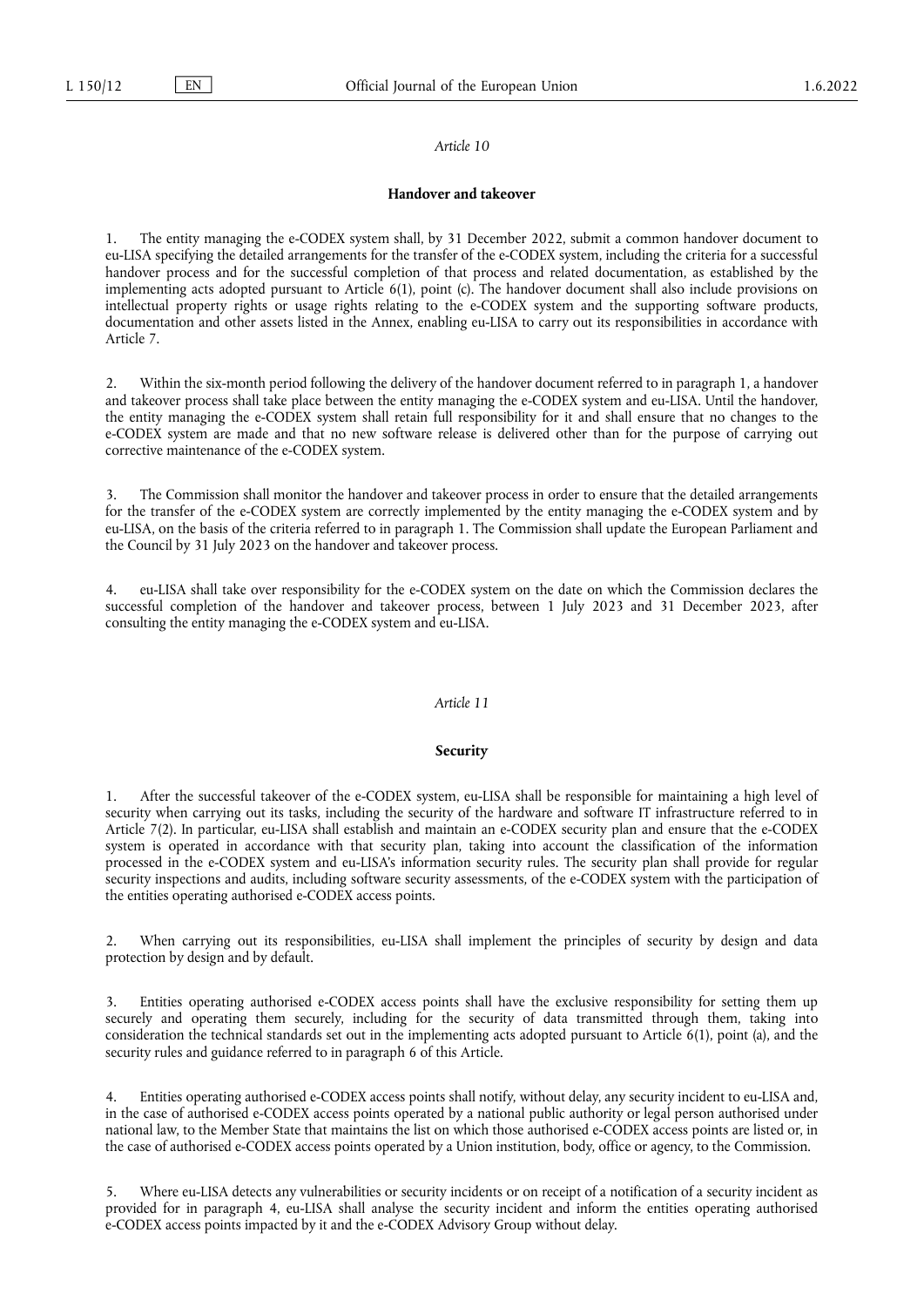6. eu-LISA shall develop security rules and guidance regarding authorised e-CODEX access points. Entities operating authorised e-CODEX access points shall provide eu-LISA with statements proving their compliance with the security rules regarding authorised e-CODEX access points. Those statements shall be updated on a yearly basis or whenever a change is otherwise required.

# *Article 12*

#### **e-CODEX Advisory Group**

1. As from 1 January 2023, the e-CODEX Advisory Group, established pursuant to Article 27(1), point (dc), of Regulation (EU) 2018/1726, shall provide eu-LISA with the necessary expertise related to the e-CODEX system, in particular in the context of the preparation of its annual work programme and its annual activity report. The e-CODEX Advisory Group may set up sub-groups, composed of some of its members, for the purpose of examining specific matters, including specific digital procedural standards.

- 2. The e-CODEX Advisory Group shall, in particular:
- (a) follow up on the state of implementation of the e-CODEX system in the Member States;
- (b) evaluate the need for, and assess and prepare, new digital procedural standards;
- (c) promote knowledge sharing;
- (d) monitor eu-LISA's compliance with the service level requirements set out in the implementing act adopted pursuant to Article 6(1), point (b);
- (e) provide an opinion on a draft version of the report referred to in Article 16.

3. During the handover and takeover process referred to in Article 10, the e-CODEX Advisory Group shall meet regularly, at least every second month until the handover and takeover process is successfully completed and at least every six months thereafter.

The e-CODEX Advisory Group shall report after each meeting to the e-CODEX Programme Management Board. The e-CODEX Advisory Group shall provide technical expertise to support the tasks of the e-CODEX Programme Management Board.

5. The e-CODEX Advisory Group shall involve relevant stakeholders and experts in its work, including members of the judiciary, legal practitioners and professional organisations, which are affected by, use, or participate in the e-CODEX system.

#### *Article 13*

#### **e-CODEX Programme Management Board**

1. By 1 January 2023, eu-LISA's Management Board shall establish a permanent e-CODEX Programme Management Board.

The e-CODEX Programme Management Board shall:

- (a) advise eu-LISA's Management Board on the long-term sustainability of the e-CODEX system, in particular during the handover and takeover process referred to in Article 10, with regard to the prioritisation of activities, and other strategic commitments;
- (b) ensure the adequate management of the e-CODEX system; and
- (c) monitor respect for the principle of the independence of the judiciary and prompt preventive or corrective action, where necessary.

The e-CODEX Programme Management Board shall not have a mandate to represent the members of eu-LISA's Management Board.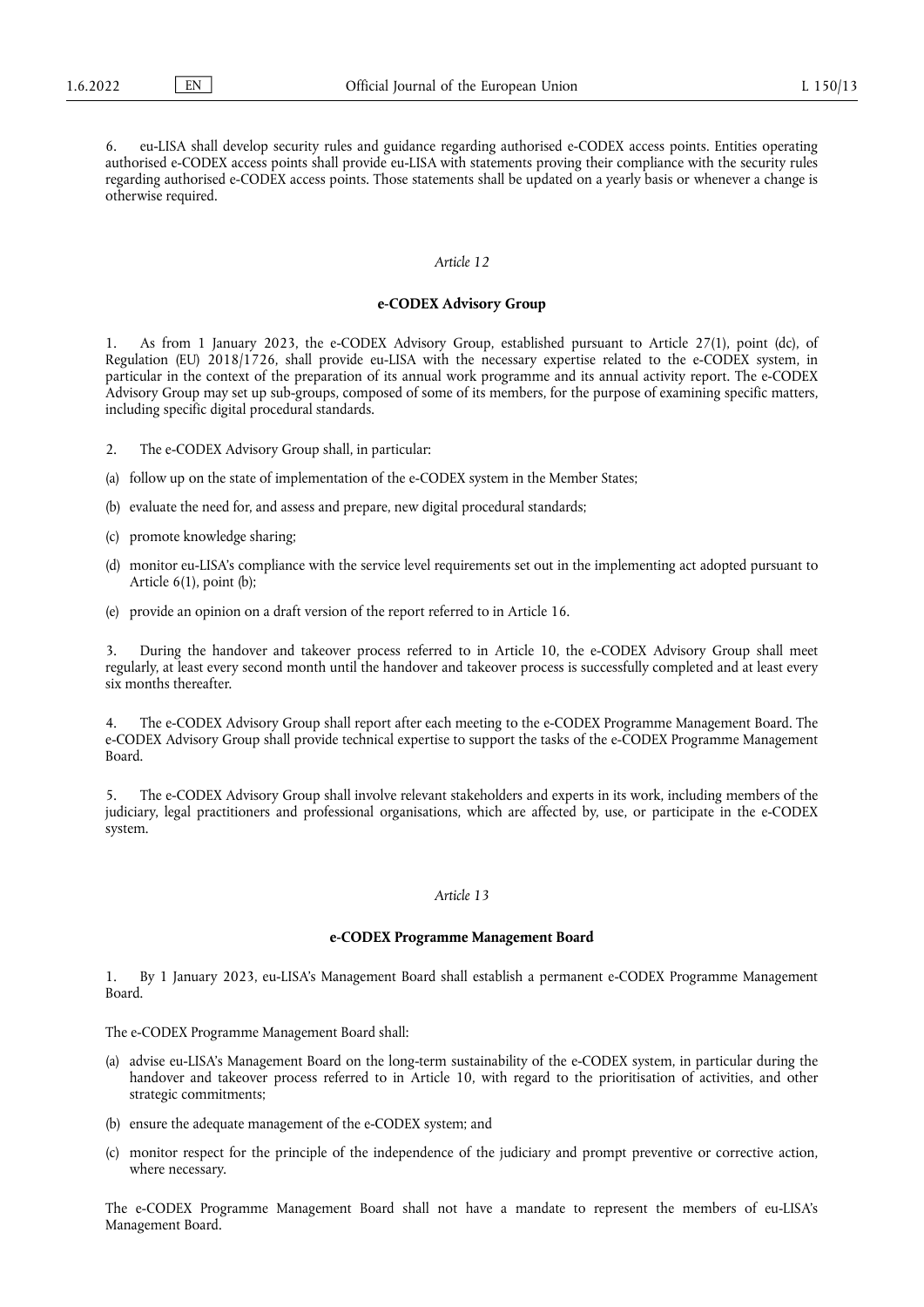2. The e-CODEX Programme Management Board shall be composed of the following ten members:

(a) the chairperson of the e-CODEX Advisory Group referred to in Article 12;

(b) eight members appointed by eu-LISA's Management Board; and

(c) one member appointed by the Commission.

Each member of the e-CODEX Programme Management Board shall have an alternate. eu-LISA's Management Board shall ensure that the members of the e-CODEX Programme Management Board and the alternates which it appoints have the necessary experience, including in the field of justice, and expertise regarding the performance of their tasks.

3. The term of office of the members of the e-CODEX Programme Management Board and their alternates shall be four years and shall be renewable.

4. eu-LISA shall participate in the work of the e-CODEX Programme Management Board. To that end, one representative of eu-LISA shall attend the meetings of the e-CODEX Programme Management Board in order to report on work regarding the e-CODEX system and on any other related work and activities.

5. The e-CODEX Programme Management Board shall meet at least once every six months and more often when necessary. The e-CODEX Programme Management Board shall submit written reports regularly, and at least after every meeting, to eu-LISA's Management Board on the status and progress of the e-CODEX system.

6. The e-CODEX Programme Management Board shall establish its rules of procedure, which shall include, in particular, rules on:

- (a) the choice of the chairperson and of the deputy chairperson and their terms of office;
- (b) meeting venues;
- (c) the preparation of meetings;
- (d) the admission of stakeholders and experts to meetings, including members of the judiciary, legal practitioners, and professional organisations which are affected by, use, or participate in the e-CODEX system;
- (e) communication plans ensuring that members of eu-LISA's Management Board who are not members of the e-CODEX Programme Management Board are kept fully informed of the work of the e-CODEX Programme Management Board.

Article 21(1) of Regulation (EU) 2018/1726 shall apply mutatis mutandis as regards the chairperson and the deputy chairperson of the e-CODEX Programme Management Board.

8. All travel and subsistence expenses incurred by the members of the e-CODEX Programme Management Board and their alternates shall be reasonable and proportionate and be paid by eu-LISA in accordance with its rules of procedure.

9. eu-LISA shall provide the secretariat for the e-CODEX Programme Management Board.

# *Article 14*

## **Independence of the judiciary**

1. When carrying out their responsibilities under this Regulation, all entities shall respect the principle of the independence of the judiciary, having regard to the principle of separation of powers.

2. For that purpose, eu-LISA shall commit the resources provided to it for the e-CODEX system in their entirety to its operation under this Regulation and shall ensure the involvement of justice representatives in the management of the e-CODEX system, pursuant to Articles 12 and 13.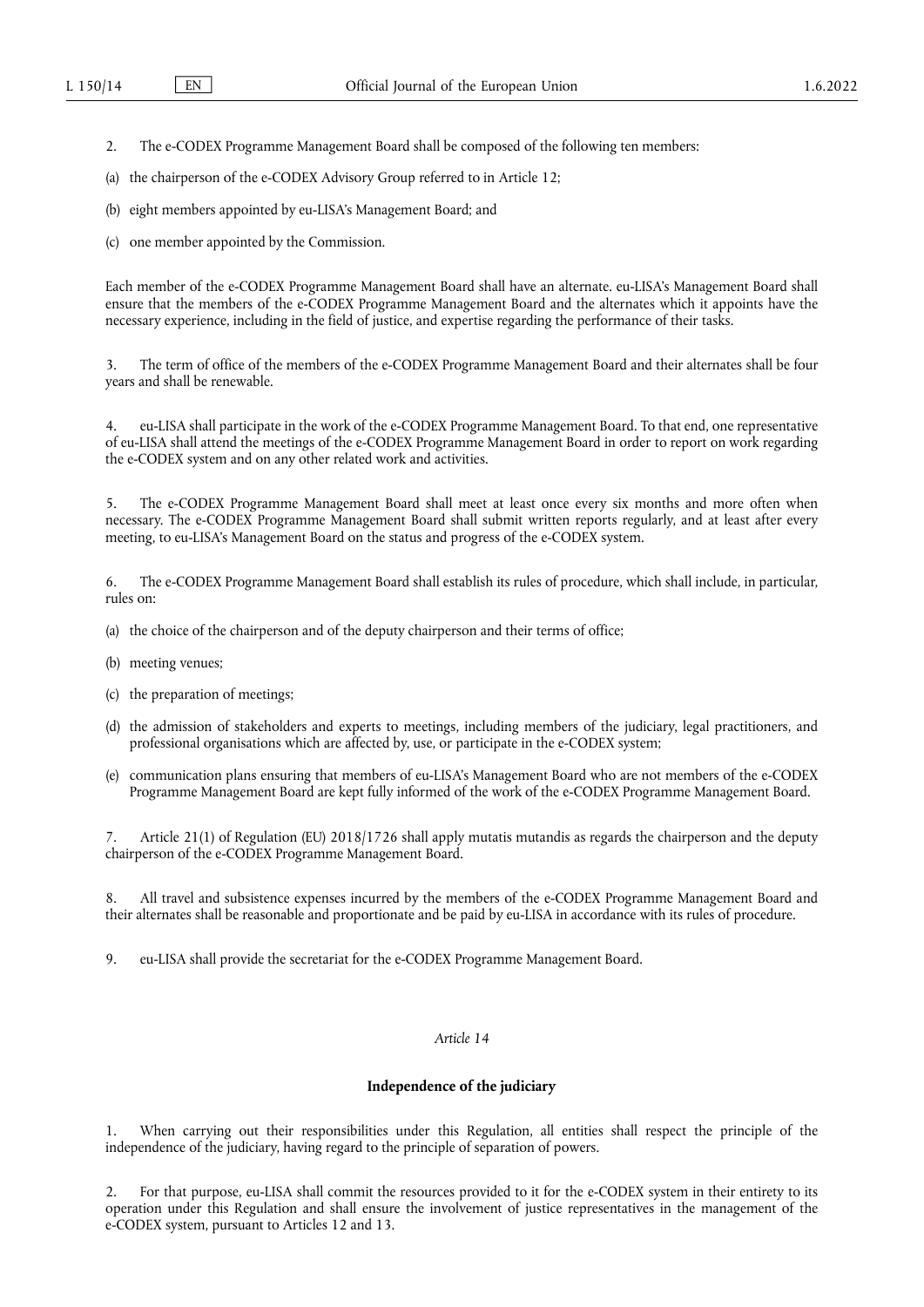#### **Notifications**

1. By 31 January of every year after eu-LISA successfully takes over responsibility for the e-CODEX system, Member States shall notify eu-LISA of the following statistical data:

- (a) the number of technical messages sent and received through each authorised e-CODEX access point for the connected systems within their territory, grouped by corresponding authorised e-CODEX access point and digital procedural standard, unless an equivalent notification procedure applies under another Union legal act;
- (b) the number and type of incidents encountered by entities operating authorised e-CODEX access points for the connected systems within their territory which have impacted the security of the e-CODEX system, unless an equivalent notification procedure applies under another Union legal act.

2. By 31 January of every year after eu-LISA successfully takes over responsibility for the e-CODEX system, the Commission shall notify eu-LISA of the following statistical data:

- (a) the number of technical messages sent and received through each authorised e-CODEX access point operated by a Union institution, body, office or agency, grouped by corresponding authorised e-CODEX access point and digital procedural standard, unless an equivalent notification procedure applies under another Union legal act;
- (b) the number and type of incidents encountered by entities operating authorised e-CODEX access points, where those entities are Union institutions, bodies, offices and agencies, which have impacted the security of the e-CODEX system, unless an equivalent notification procedure applies under another Union legal act.

3. Notifications under paragraphs 1 and 2 of this Article shall confirm whether the lists of authorised e-CODEX access points and digital procedural standards referred to in Article 6(4) and Article 8(1) are up to date.

# *Article 16*

# **Monitoring and reporting**

1. Two years after it takes over responsibility for the e-CODEX system, and every two years thereafter, eu-LISA shall submit a report to the Commission on the technical functioning and use of the e-CODEX system, including the security of the e-CODEX system.

2. eu-LISA shall consolidate the data received from the Commission and the Member States pursuant to Article 6(4), Article 8(1) and Article 15 and provide the following indicators as part of the report provided for in paragraph 1 of this Article:

- (a) the list and number of digital procedural standards for which the e-CODEX system has been used during the reporting period;
- (b) the number of authorised e-CODEX access points for each Member State and for each digital procedural standard;
- (c) the number of technical messages sent through the e-CODEX system for each digital procedural standard between each of the authorised e-CODEX access points;
- (d) the number and type of incidents impacting the security of the e-CODEX system and information on compliance with the e-CODEX security plan.

3. Three years after eu-LISA takes over responsibility for the e-CODEX system, and every four years thereafter, the Commission shall produce an overall evaluation of the e-CODEX system. That overall evaluation shall include an assessment of the application of this Regulation and an examination of results achieved against objectives pursued and may propose possible future actions. When producing its evaluations, the Commission shall also re-examine the role of the e-CODEX Programme Management Board and its continuation based on objective grounds and, if necessary, shall propose improvements. The Commission shall transmit the overall evaluation to the European Parliament and to the Council.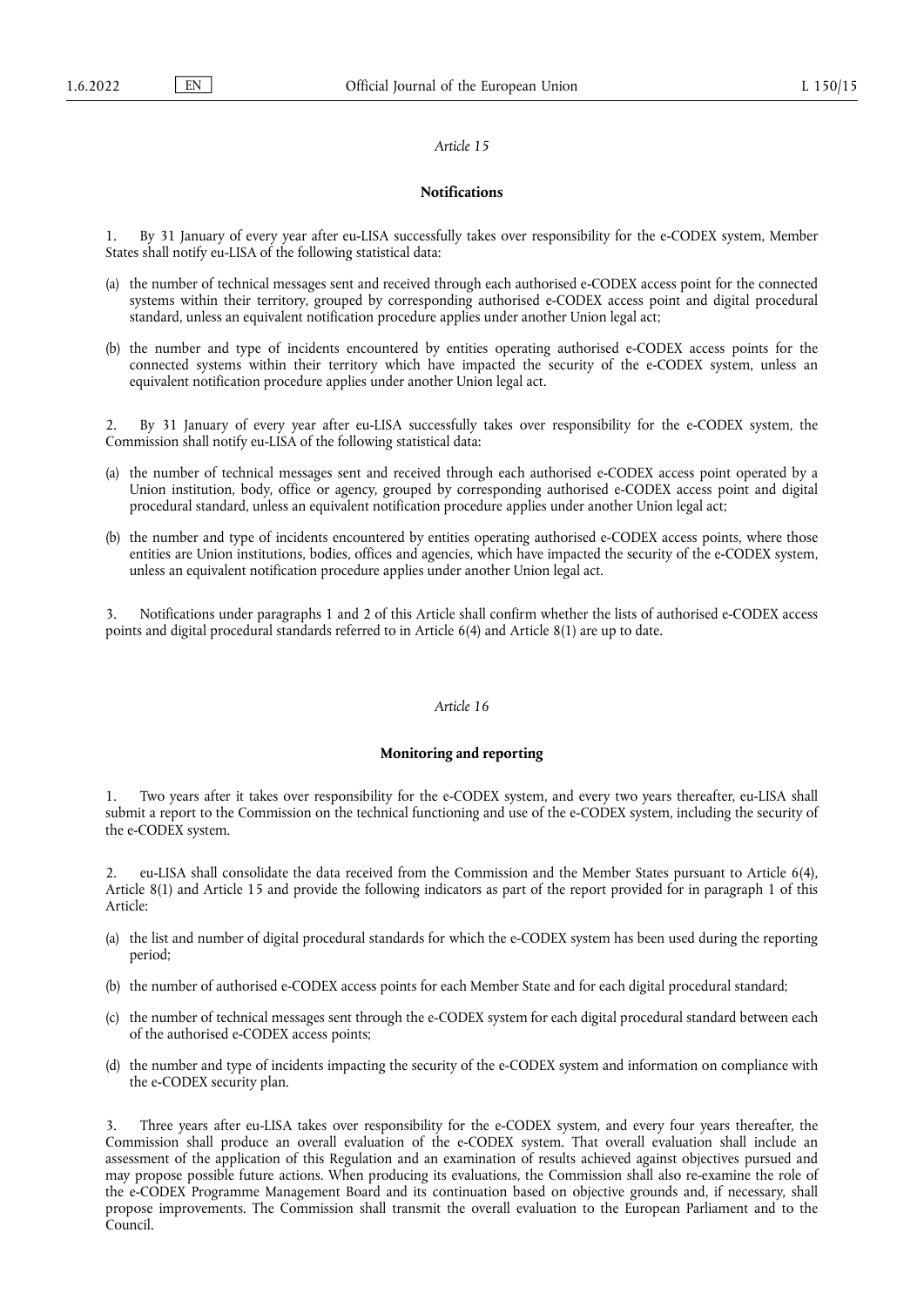#### **Cooperation with international organisations**

1. eu-LISA may conclude working arrangements with international organisations or their subordinate bodies, governed by public international law, or other relevant entities or bodies, which are set up by, or on the basis of, an agreement between two or more countries, in order to allow them to request and receive technical support when using the e-CODEX system. Those working arrangements shall be concluded in accordance with Article 43 of Regulation (EU) 2018/1726.

2. The working arrangements referred to in paragraph 1 of this Article may allow for the designation of one natural person per international organisation, body or entity to serve as a correspondent who shall be entitled to request and receive technical support as referred to in Article 7(1), point (f), under the terms set out in the implementing acts adopted pursuant to Article 6(1), point (b), provided that such technical support does not affect the costs referred to in Article 20(1).

# CHAPTER 3

# **AMENDING PROVISIONS**

#### *Article 18*

# **Amendments to Regulation (EU) 2018/1726**

Regulation (EU) 2018/1726 is amended as follows:

- (1) Article 1 is amended as follows:
	- (a) the following paragraph is inserted:

'4a. The Agency shall be responsible for the development and operational management, including technical evolutions, of the computerised system for the cross-border electronic exchange of data in the area of judicial cooperation in civil and criminal matters (the "e-CODEX system").';

(b) paragraph 5 is replaced by the following:

The Agency may be made responsible for the preparation, development or operational management of large-scale IT systems in the area of freedom, security and justice other than those referred to in paragraphs 3, 4 and 4a of this Article, including existing systems, only if so provided by relevant Union legal acts governing those systems, based on Articles 67 to 89 TFEU, taking into account, where appropriate, the developments in research referred to in Article 14 of this Regulation and the results of pilot projects and proofs of concept referred to in Article 15 of this Regulation.';

(2) the following article is inserted:

'*Article 8b*

\_\_\_\_\_\_\_\_\_\_\_\_\_

# **Tasks related to the e-CODEX system**

In relation to the e-CODEX system, the Agency shall perform:

- (a) the tasks conferred on it by Regulation (EU) 2022/850 of the European Parliament and of the Council [\(\\*\);](#page-15-0)
- (b) tasks relating to training on the technical use of the e-CODEX system, including the provision of online training materials.

<span id="page-15-0"></span><sup>(\*)</sup> Regulation (EU) 2022/850 of the European Parliament and of the Council of 30 May 2022 on a computerised system for the cross-border electronic exchange of data in the area of judicial cooperation in civil and criminal matters (e-CODEX system), and amending Regulation (EU) 2018/1726 (OJ L 150, 31.5.2022, p. 1).';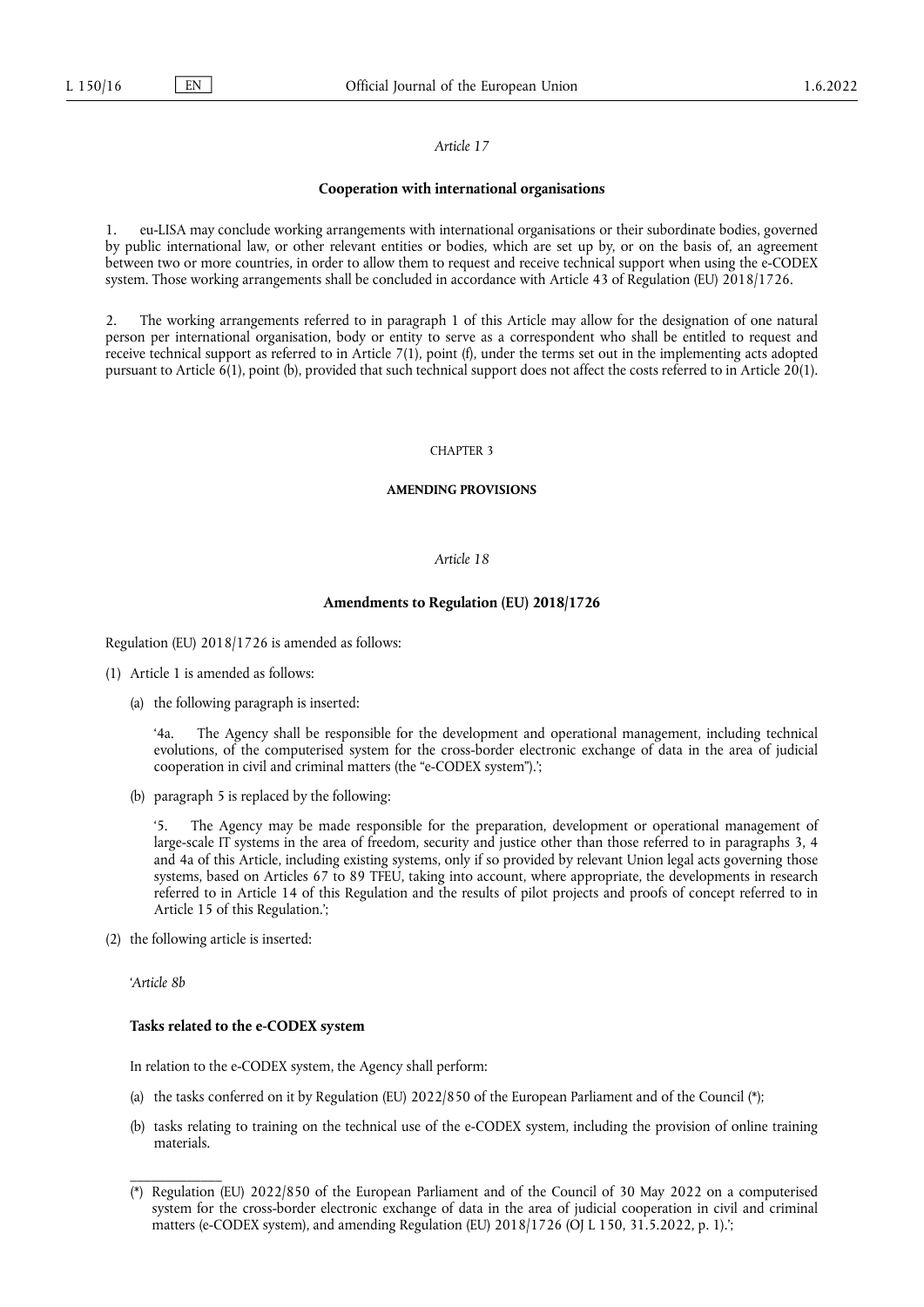(3) in Article 14, paragraph 1 is replaced by the following:

'1. The Agency shall monitor developments in research relevant for the operational management of SIS II, VIS, Eurodac, the EES, ETIAS, DubliNet, ECRIS-TCN, the e-CODEX system and other large-scale IT systems as referred to in Article 1(5).';

(4) in Article 17, paragraph 3, the following subparagraph is inserted after the second subparagraph:

'The tasks relating to the development and operational management of the e-CODEX system referred to in Article 1(4a) and Article 8b shall be carried out in Tallinn, Estonia.';

- (5) in Article 19, paragraph 1 is amended as follows:
	- (a) point (ff) is replaced by the following:
		- '(ff) adopt reports on the technical functioning of the following:
			- SIS pursuant to Article 60(7) of Regulation (EU) 2018/1861 of the European Parliament and of the Council [\(\\*\)](#page-16-0) and Article 74(8) of Regulation (EU) 2018/1862 of the European Parliament and of the Council [\(\\*\\*\);](#page-16-1)
			- (ii) VIS pursuant to Article 50(3) of Regulation (EC) No 767/2008 and Article 17(3) of Decision 2008/633/JHA;
			- (iii) EES pursuant to Article 72(4) of Regulation (EU) 2017/2226;
			- (iv) ETIAS pursuant to Article 92(4) of Regulation (EU) 2018/1240;
			- (v) ECRIS-TCN and the ECRIS reference implementation pursuant to Article 36(8) of Regulation (EU) 2019/816;
			- (vi) the interoperability components pursuant to Article 78(3) of Regulation (EU) 2019/817 and Article 74(3) of Regulation (EU) 2019/818;
			- (vii) the e-CODEX system pursuant to Article 16(1) of Regulation (EU) 2022/850 ;
		- (\*) Regulation (EU) 2018/1861 of the European Parliament and of the Council of 28 November 2018 on the establishment, operation and use of the Schengen Information System (SIS) in the field of border checks, and amending the Convention implementing the Schengen Agreement, and amending and repealing Regulation (EC) No 1987/2006 (OJ L 312, 7.12.2018, p. 14).
		- (\*\*) Regulation (EU) 2018/1862 of the European Parliament and of the Council of 28 November 2018 on the establishment, operation and use of the Schengen Information System (SIS) in the field of police cooperation and judicial cooperation in criminal matters, amending and repealing Council Decision 2007/533/JHA, and repealing Regulation (EC) No 1986/2006 of the European Parliament and of the Council and Commission Decision 2010/261/EU (OJ L 312, 7.12.2018, p. 56).';
	- (b) point (mm) is replaced by the following:

<span id="page-16-1"></span><span id="page-16-0"></span>\_\_\_\_\_\_\_\_\_\_\_\_\_

- '(mm) ensure annual publication of the following:
	- (i) the list of competent authorities authorised to search directly the data contained in SIS pursuant to Article 41(8) of Regulation (EU) 2018/1861 and Article 56(7) of Regulation (EU) 2018/1862, together with the list of Offices of the national systems of SIS (N.SIS) and SIRENE Bureaux pursuant to Article 7(3) of Regulation (EU) 2018/1861 and Article 7(3) of Regulation (EU) 2018/1862, respectively;
	- (ii) the list of competent authorities pursuant to Article 65(2) of Regulation (EU) 2017/2226;
	- (iii) the list of competent authorities pursuant to Article 87(2) of Regulation (EU) 2018/1240;
	- (iv) the list of central authorities pursuant to Article 34(2) of Regulation (EU) 2019/816;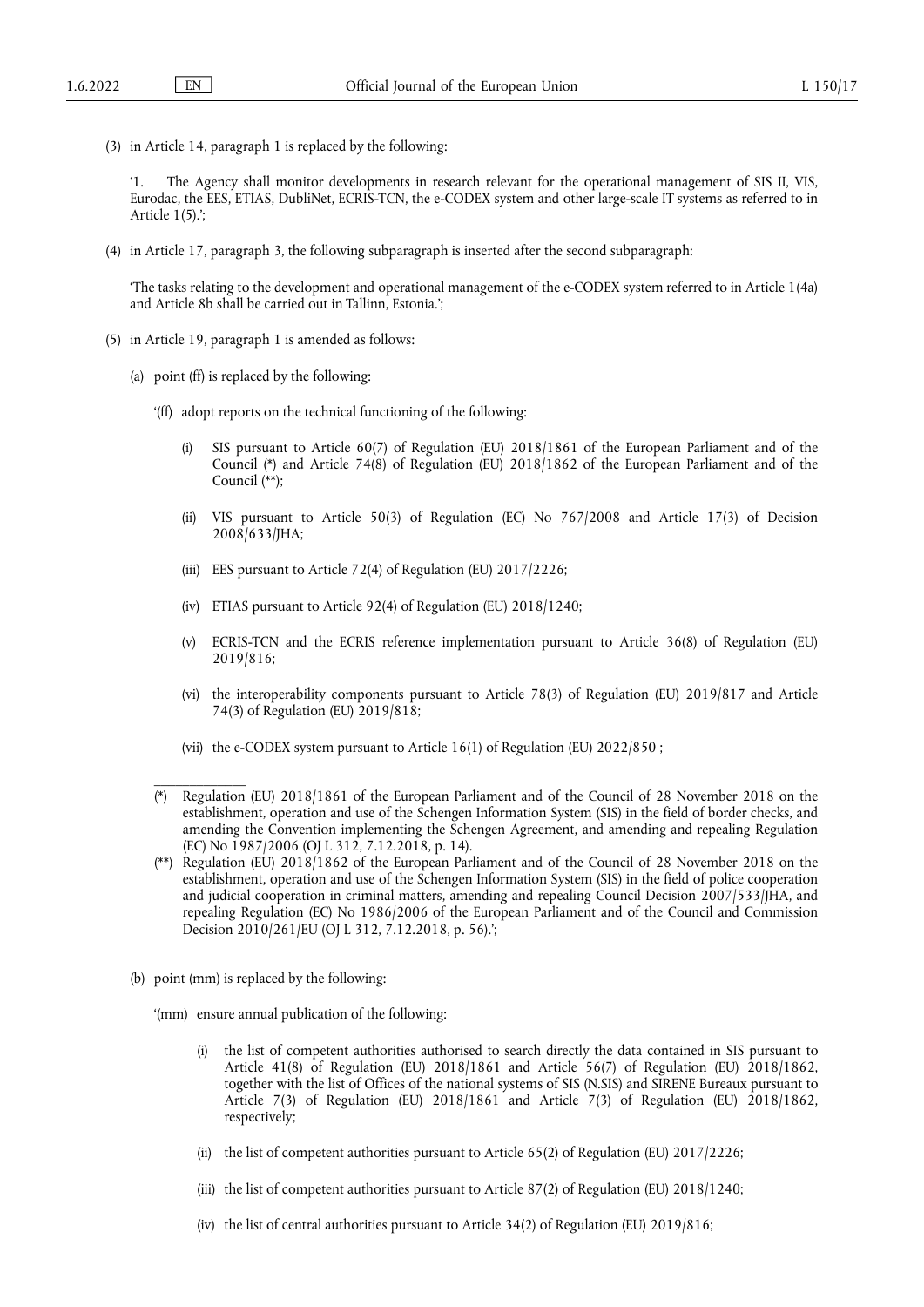- (v) the list of authorities pursuant to Article 71(1) of Regulation (EU) 2019/817 and Article 67(1) of Regulation (EU)  $2019/818$ ;
- (vi) the list of authorised e-CODEX access points pursuant to Article 7(1), point (h), of Regulation (EU) 2022/850 ;';
- (6) in Article 27(1), the following point is inserted:

'(dc) e-CODEX Advisory Group;'.

#### CHAPTER 4

# **FINAL PROVISIONS**

# *Article 19*

## **Committee procedure**

1. The Commission shall be assisted by a committee. That committee shall be a committee within the meaning of Regulation (EU) No 182/2011.

2. Where reference is made to this paragraph, Article 5 of Regulation (EU) No 182/2011 shall apply.

# *Article 20*

# **Costs**

1. The costs incurred in the performance of the tasks referred to in Article 7 shall be borne by the general budget of the Union.

2. The costs for the tasks referred to in Articles 8 and 9 shall be borne by the Member States or the entities operating authorised e-CODEX access points.

# *Article 21*

# **Entry into force**

This Regulation shall enter into force on the twentieth day following that of its publication in the *Official Journal of the European Union*.

> This Regulation shall be binding in its entirety and directly applicable in the Member States in accordance with the Treaties.

Done at Brussels, 30 May 2022.

*For the European Parliament The President* R. METSOLA

*For the Council The President* B. LE MAIRE